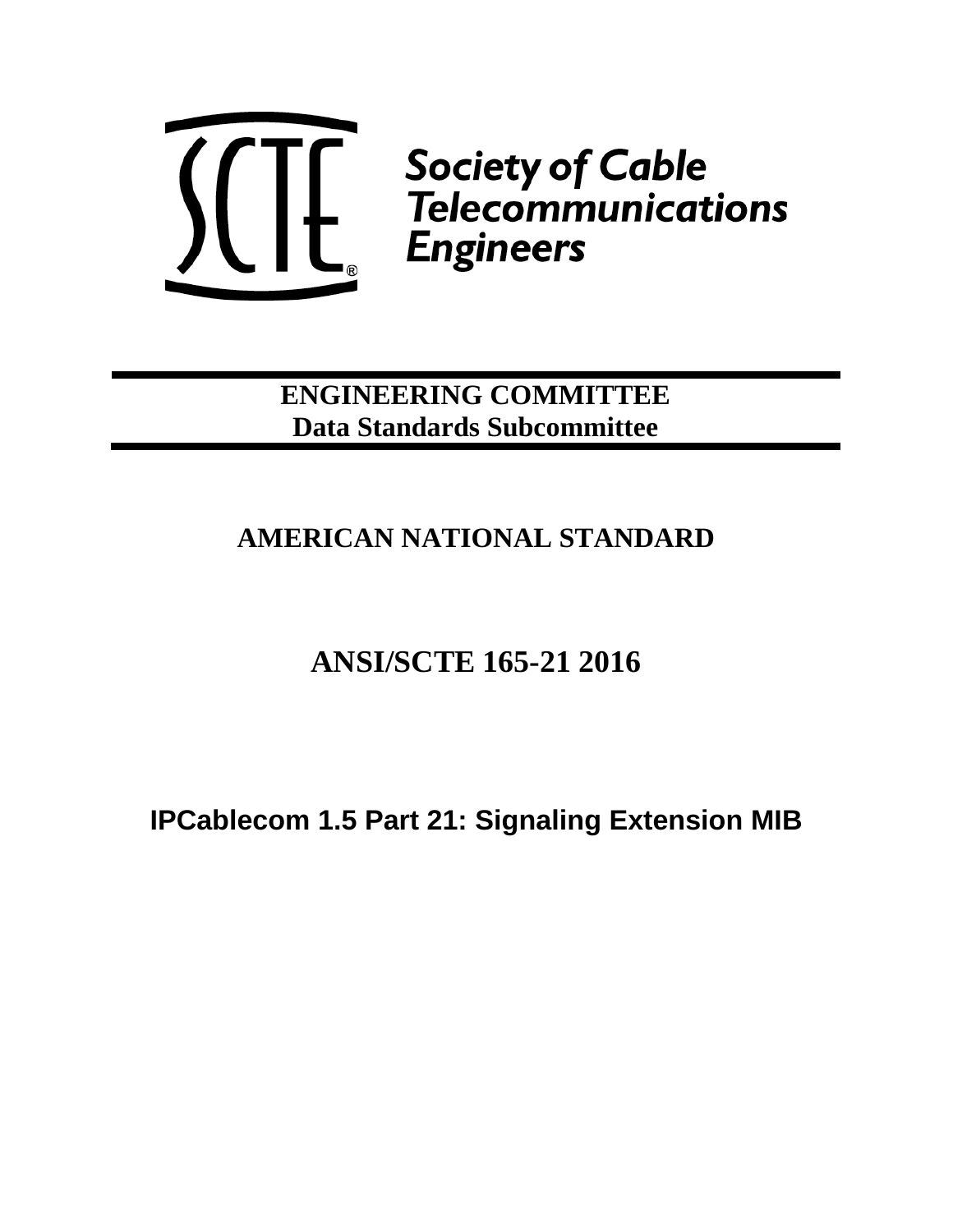# **NOTICE**

The Society of Cable Telecommunications Engineers (SCTE) Standards and Operational Practices (hereafter called "documents") are intended to serve the public interest by providing specifications, test methods and procedures that promote uniformity of product, interchangeability, best practices and ultimately the long term reliability of broadband communications facilities. These documents shall not in any way preclude any member or non-member of SCTE from manufacturing or selling products not conforming to such documents, nor shall the existence of such standards preclude their voluntary use by those other than SCTE members.

SCTE assumes no obligations or liability whatsoever to any party who may adopt the documents. Such adopting party assumes all risks associated with adoption of these documents, and accepts full responsibility for any damage and/or claims arising from the adoption of such documents.

Attention is called to the possibility that implementation of this document may require the use of subject matter covered by patent rights. By publication of this document, no position is taken with respect to the existence or validity of any patent rights in connection therewith. If a patent holder has filed a statement of willingness to grant a license under these rights on reasonable and nondiscriminatory terms and conditions to applicants desiring to obtain such a license, then details may be obtained from the standards developer. SCTE shall not be responsible for identifying patents for which a license may be required or for conducting inquiries into the legal validity or scope of those patents that are brought to its attention.

Patent holders who believe that they hold patents which are essential to the implementation of this document have been requested to provide information about those patents and any related licensing terms and conditions. Any such declarations made before or after publication of this document are available on the SCTE web site at [http://www.scte.org.](http://www.scte.org/)

#### All Rights Reserved

© Society of Cable Telecommunications Engineers, Inc. 2016 140 Philips Road Exton, PA 19341

Note: DOCSIS<sup>®</sup> and PacketCable™ are registered trademarks of Cable Television Laboratories, Inc., and are used in this document with permission.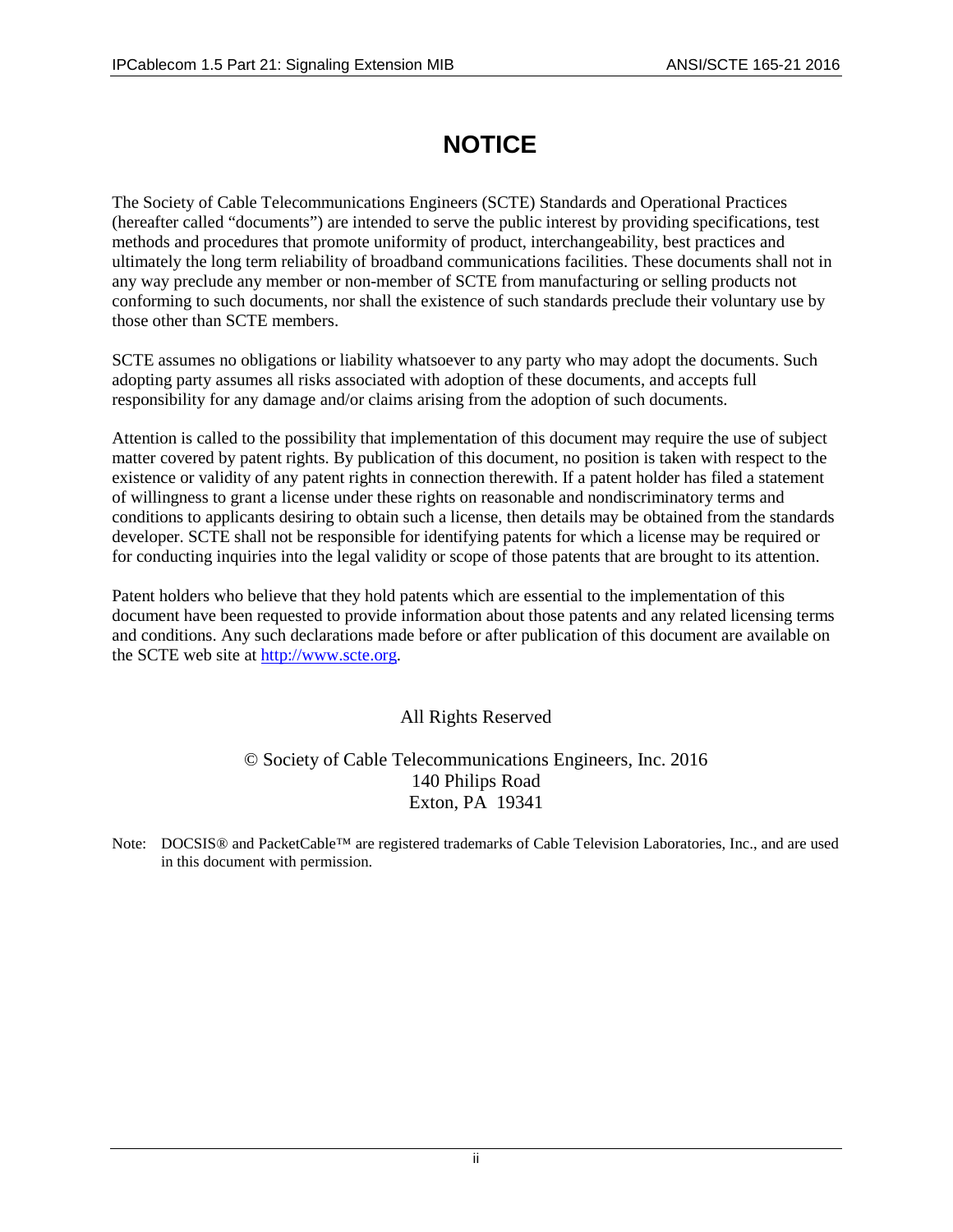# **Contents**

|                         | 1.2               |  |  |  |  |
|-------------------------|-------------------|--|--|--|--|
| $\mathbf{2}$            |                   |  |  |  |  |
|                         | 2.1<br>2.2<br>2.3 |  |  |  |  |
| $\mathbf{3}$            |                   |  |  |  |  |
| $\overline{\mathbf{4}}$ |                   |  |  |  |  |
|                         |                   |  |  |  |  |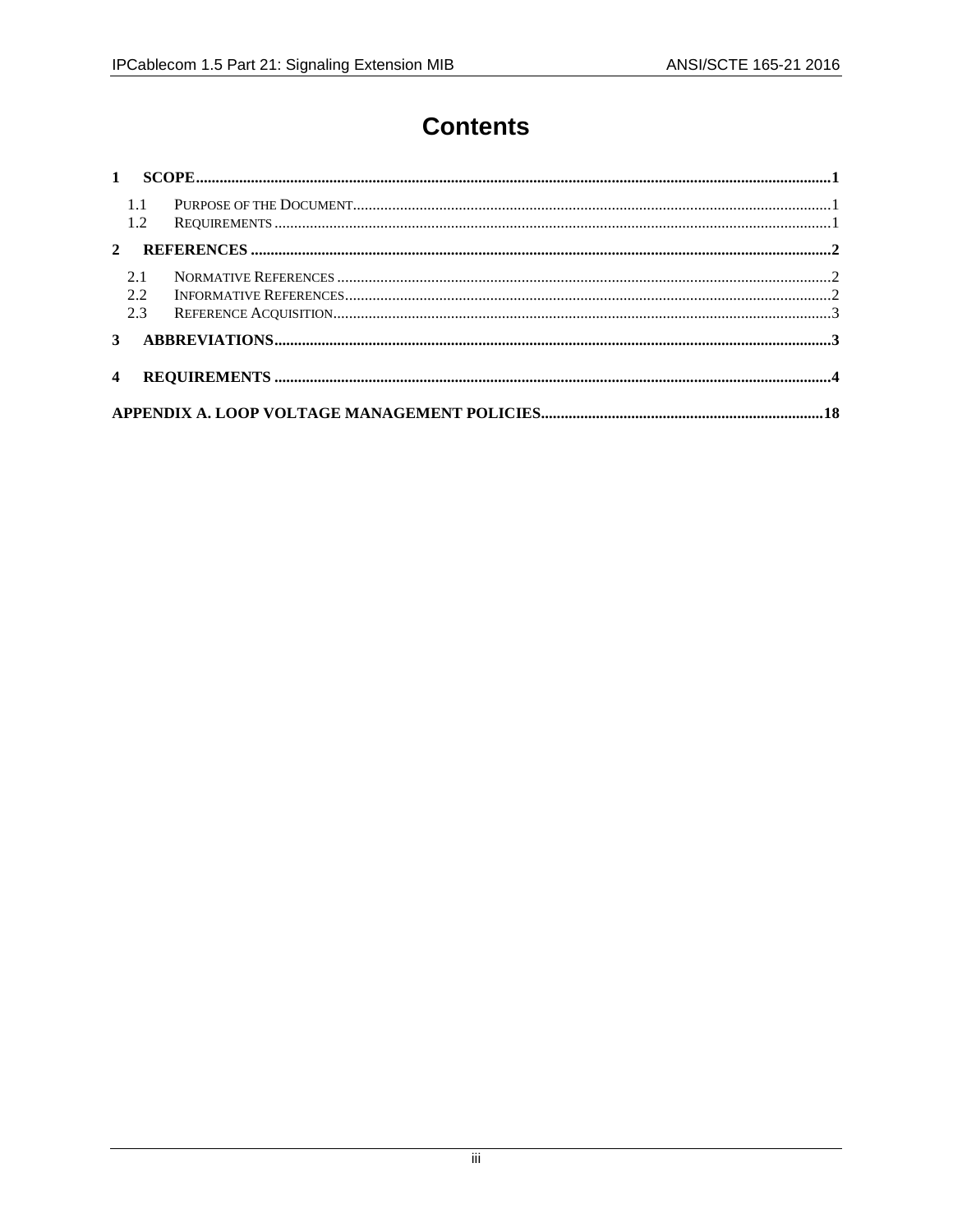This page intentionally left blank.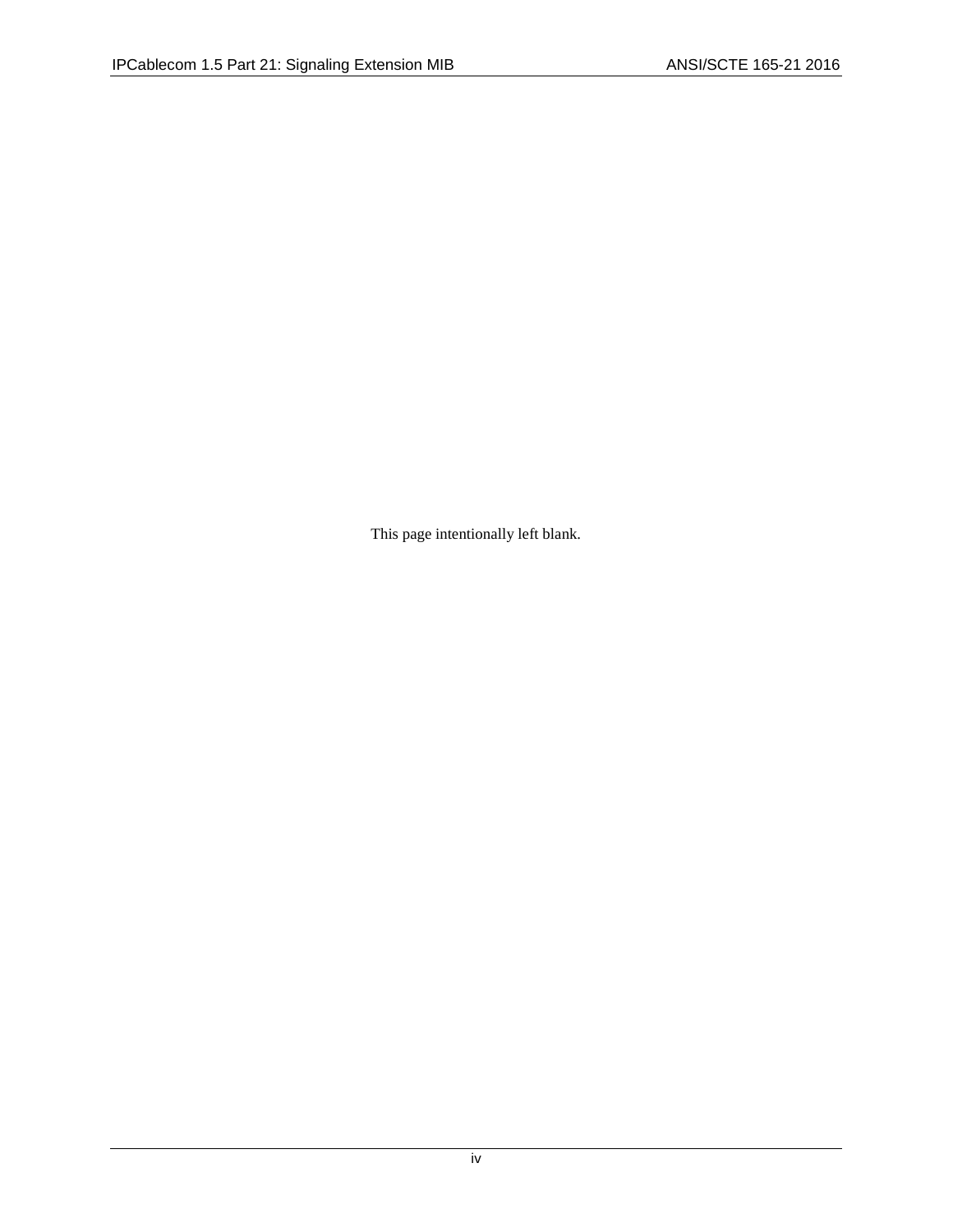### **1 SCOPE**

### **1.1 Purpose of the Document**

New objects that are being introduced beyond IPCablecom 1.0 for Signaling MIBS are being grouped in this document so that the additional changes made can be tracked easily.

### **1.2 Requirements**

Throughout this document, the words that are used to define the significance of particular requirements are capitalized. These words are:

| "MUST"       | This word means that the item is an absolute requirement of this specification.                                                                                                                                                                                                            |
|--------------|--------------------------------------------------------------------------------------------------------------------------------------------------------------------------------------------------------------------------------------------------------------------------------------------|
| "MUST NOT"   | This phrase means that the item is an absolute prohibition of this specification.                                                                                                                                                                                                          |
| "SHOULD"     | This word means that there may exist valid reasons in particular circumstances to<br>ignore this item, but the full implications should be understood and the case<br>carefully weighed before choosing a different course.                                                                |
| "SHOULD NOT" | This phrase means that there may exist valid reasons in particular circumstances<br>when the listed behavior is acceptable or even useful, but the full implications<br>should be understood and the case carefully weighed before implementing any<br>behavior described with this label. |
| "MAY"        | This word means that this item is truly optional. One vendor may choose to<br>include the item because a particular marketplace requires it or because it<br>enhances the product, for example; another vendor may omit the same item.                                                     |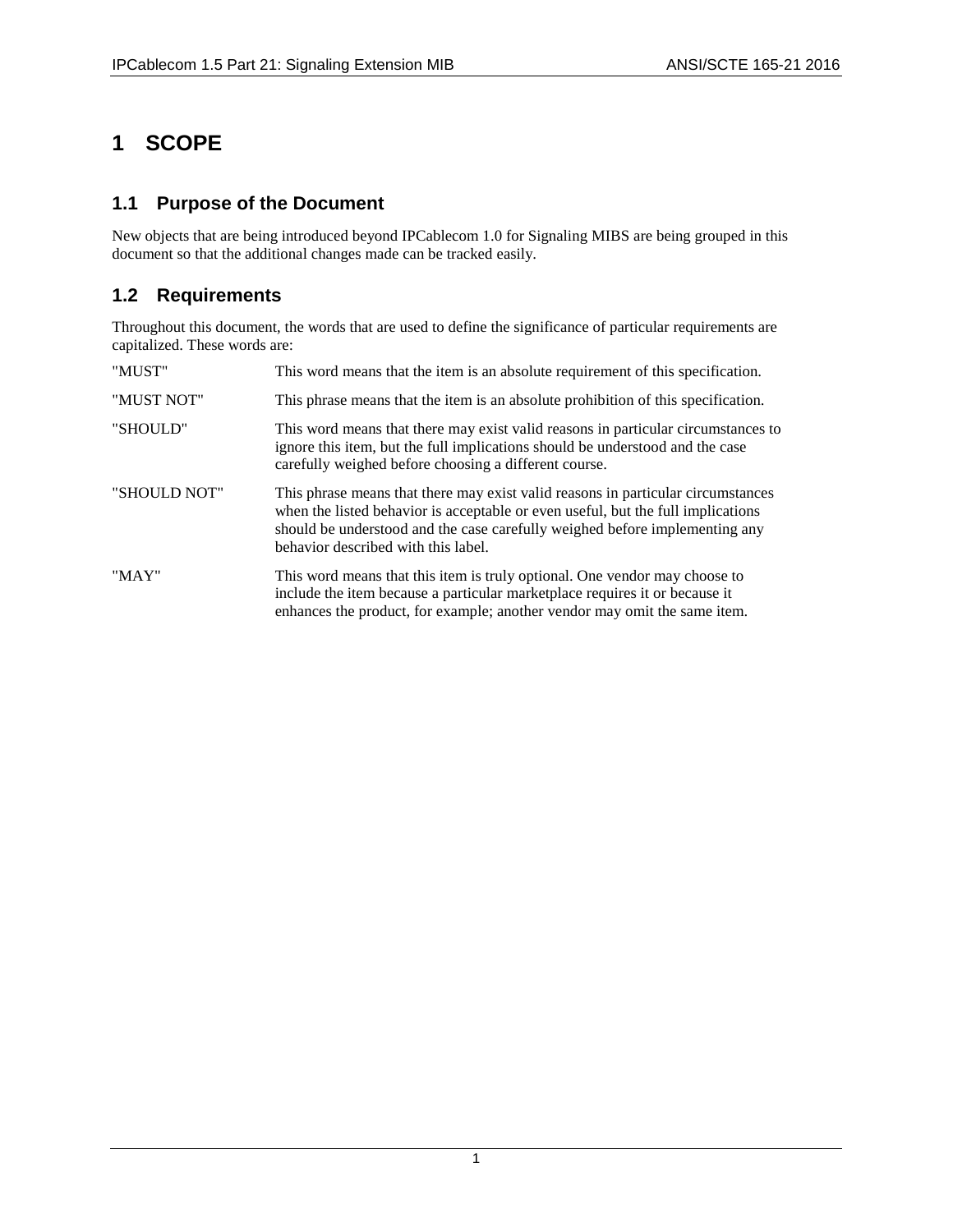### **2 REFERENCES**

The following documents contain provisions which, through reference in this text, constitute provisions of this standard. At the time of Subcommittee approval, the editions indicated were valid. All documents are subject to revision, and while parties to agreement based on this standard are encouraged to investigate the possibility of applying the most recent editions of the documents listed below, they are reminded that newer editions of those documents might not be compatible with the referenced version.

### **2.1 Normative References**

- [1] ANSI/SCTE 165-05 2016, IPCablecom 1.5 Part 5: MTA Device Provisioning.
- [2] IETF STD 62, Simple Network Management Protocol Version 3 (SNMPv3), December 2002.
- [3] IETF RFC 2669, Cable Device Management Information Base for DOCSIS compliant Cable Modems and Cable Modem Termination Systems.
- [4] ANSI/SCTE 23-03 2010, DOCSIS 1.1 Part 3: Operations Support System Interface
- [5] IETF STD 5, Internet Protocol, September 1981.
- [6] IETF RFC 2011, SNMPv2 Management Information Base for the Internet Protocol using SMIv2, November 1996.
- [7] IETF RFC 2863, The Interfaces Group MIB, June 2000.
- [8] ANSI/SCTE 107 2009, Embedded Cable Modem Devices
- [9] CableLabs Definition MIB Specification, CL-SP-MIB-CLABDEF-I11-160317, March 17, 2016, Cable Television Laboratories, Inc.
- [10] ANSI/SCTE 79-02 2016, DOCSIS 2.0, Operations Support System Interface.
- [11] ANSI/SCTE 167-07 2016, IPCablecom 1.5 Part 7: MTA MIB.
- [12] ANSI/SCTE 165-08 2016, IPCablecom 1.5 Part 8: Signaling MIB.
- [13] ANSI/SCTE 165-06 2016, IPCablecom 1.5 Part 6: MIBs Framework Specification.
- [14] IETF RFC 2833, RTP Payload for DTMF Digits, Telephony Tones and Signals, May 2000.
- [15] ANSI/SCTE 165-02 2016, IPCablecom 1.5 Part 2: Audio/Video Codecs.
- [16] ANSI/SCTE 165-03 2016, IPCablecom 1.5 Part 3: Network-Based Call Signaling Protocol.

### **2.2 Informative References**

In order to claim compliance with this standard, it is necessary to conform to the following standards and other works as indicated, in addition to the other requirements of this standard. Intellectual property rights may be required to implement these references.

- [17] Data-Over-Cable Service Interface Specifications, Cable Modem to Customer Premise Equipment Interface Specification, CMCI, CM-SP-CMCI-C01-081104, November 4, 2008, Cable Television Laboratories, Inc.
- [18] IETF RFC 3417, Transport Mappings for the Simple Network Management Protocol (SNMP), December 2002.
- [19] IETF RFC 2579, Textual Conventions for SMIv2, April 1999.
- [20] IETF RFC 3410, Introduction and Applicability Statements for Internet-Standard Management Framework, December 2002.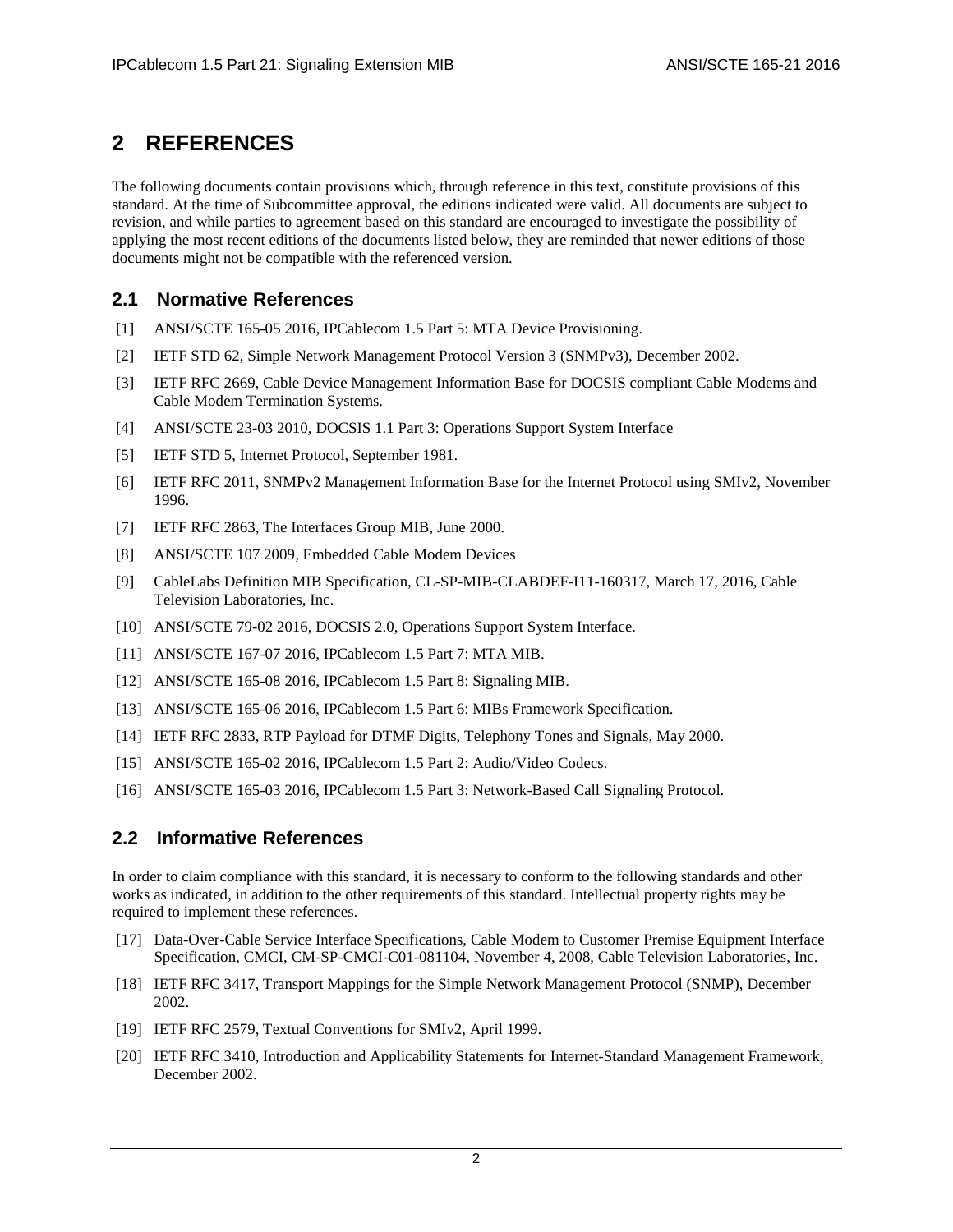- [21] IETF RFC 3411, An Architecture for Describing Simple Network Management Protocol (SNMP) Management Frameworks, December 2002.
- [22] IETF RFC 3412, Message Processing and Dispatching for the Simple Network Management Protocol (SNMP), December 2002.
- [23] IETF RFC 2821, Simple Mail Transfer Protocol, April 2001.
- [24] SCTE 165-04 2016, IPCablecom 1.5 Part 4: Dynamic Quality-of-Service.
- [25] IETF RFC 3594, PacketCable Security Ticket Control Sub-Option for the DHCP CableLabs Client Configuration (CCC) Option, September 2003.
- [26] IETF RFC 2782, A DNS RR for specifying the location of services (DNS SRV), February 2000.
- [27] IETF RFC 3584, Coexistence between Version 1, Version 2, and Version 3 of the Internet-standard Network Management Framework, August 2003.
- [28] ANSI/SCTE 165-15 2016, IPCablecom 1.5 Part 15, Management Event MIB Specification.

### **2.3 Reference Acquisition**

- Cable Television Laboratories, Inc., 858 Coal Creek Circle, Louisville, CO 80027; Phone +1-303-661-9100; Fax +1-303-661-9199; Internet: [http://www.cablelabs.com/.](http://www.cablelabs.com/)
- Internet Engineering Task Force (IETF) Secretariat c/o Corporation for National Research Initiatives, 1895 Preston White Drive, Suite 100, Reston, VA 20191-5434, Phone +1-703-620-8990, Fax +1-703-620-9071, Internet: [www.ietf.org/](http://www.ietf.org/)

### **3 ABBREVIATIONS**

There are no abbreviations used in this document.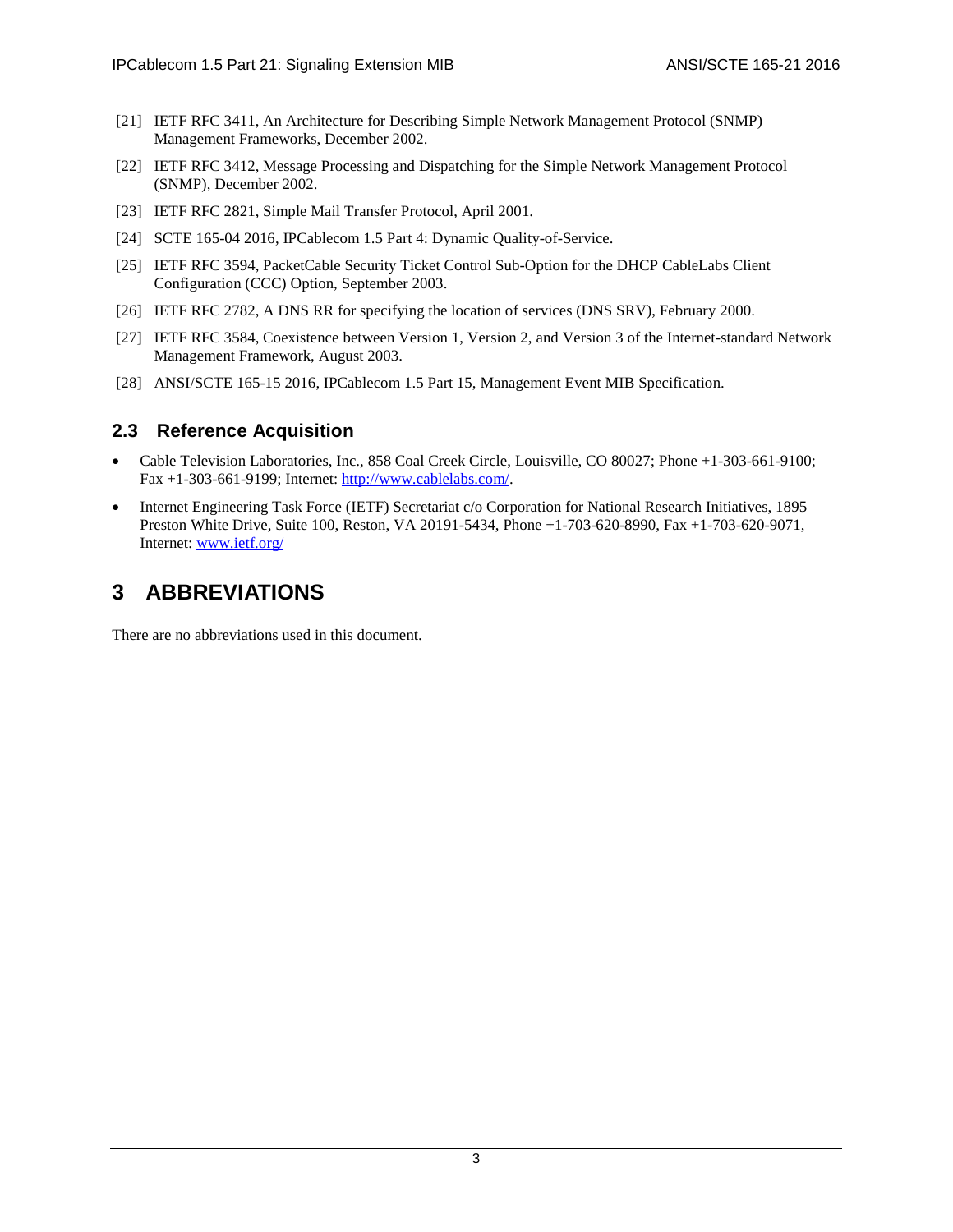### **4 REQUIREMENTS**

The IPCablecom Extension Signaling MIB MUST be implemented as defined below.

```
PKTC-EN-SIG-MIB DEFINITIONS ::= BEGIN
IMPORTS
       MODULE-IDENTITY,
       OBJECT-TYPE,
       Unsigned32, BITS FROM SNMPv2-SMI
       ifIndex FROM IF-MIB
       SnmpAdminString
              FROM SNMP-FRAMEWORK-MIB
       TruthValue
              FROM SNMPv2-TC
       OBJECT-GROUP,
       MODULE-COMPLIANCE
              FROM SNMPv2-CONF
       pktcEnhancements
              FROM CLAB-DEF-MIB
       pktcNcsEndPntConfigEntry
             FROM PKTC-SIG-MIB;
pktcEnSigMib MODULE-IDENTITY
      LAST-UPDATED "201208130000Z" -- August 13, 2012<br>ORGANIZATION "Cable Television Laboratories, In
                     "Cable Television Laboratories, Inc "
       CONTACT-INFO
             "Sumanth Channabasappa
Postal: Cable Television Laboratories, Inc.
858 Coal Creek Circle
Louisville, Colorado 80027-9750
U.S.A.
Phone: +1 303-661-9100
Fax: +1 303-661-9199
E-mail: mibs@cablelabs.com"
       DESCRIPTION
              "This MIB module enhances the basic management 
              objects defined for PacketCable Signaling 
              protocols by the MIB group pktcSigMib. 
              Acknowledgements:
              Rodney Osborne - Arris Interactive 
              Eugene Nechamkin - Broadcom Corporation
              Satish Kumar - Texas Instruments
              Jean-Francois Mule - CableLabs
              Copyright 1999-2005 Cable Television Laboratories, Inc.
              All rights reserved."
       REVISION "201208130000Z" -- August 13, 2009
       DESCRIPTION
              "Revised Version includes ECNs 
              MIB-EXSIG1.5-N-12.0689-2-M
              and published as part of PKT-SP-MIB-EXSIG1.5-I05-121030"
```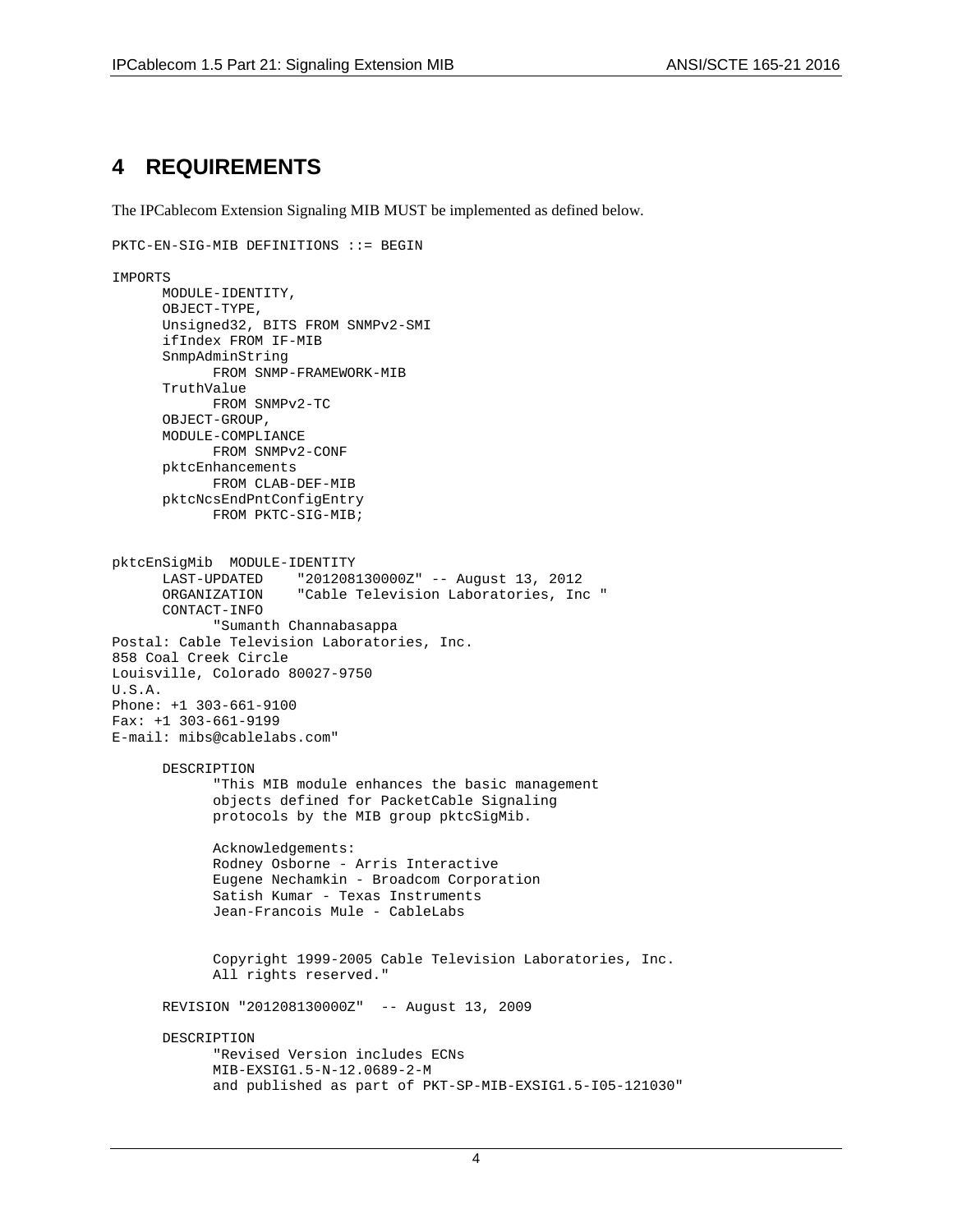```
 REVISION "200906150000Z" -- June 15, 2009
       DESCRIPTION
             "Revised Version includes ECNs 
             MIB-EXSIG1.5-N-09.0569-2
             and published as part of PKT-SP-MIB-EXSIG1.5-I04-090624"
       REVISION "200704120000Z"
       DESCRIPTION
             "This revision is being published as part of the PacketCable
              Signaling MIBs I03 enhancements for PacketCable 1.5."
       REVISION "200508120000Z"
       DESCRIPTION
             "This revision is being published as part of the PacketCable
              Signaling MIBs enhancements for PacketCable 1.5."
       ::= { pktcEnhancements 2 }
--
-- Enhanced MIB Objects and Divisions.
--
pktcEnSigMibObjects OBJECT IDENTIFIER 
                                ::= \{ \;{\rm{pktcEnSigMib\ 1}} \; \} OBJECT IDENTIFIER
pktcEnSigDevConfigObjects
                                ::=\{ pktcEnSigMibObjects 1 \}<br>OBJECT IDENTIFIER
pktcEnNcsEndPntConfigObjects
                                               ::= { pktcEnSigMibObjects 2 }
pktcEnSigEndPntConfigObjects OBJECT IDENTIFIER 
                                             ::= { pktcEnSigMibObjects 3 }
pktcEnDcsEndPntConfigObjects OBJECT IDENTIFIER 
                                               ::= { pktcEnSigMibObjects 4 }
--
-- Enhanced Notification groups.
--
pktcEnSigNotificationPrefix OBJECT IDENTIFIER 
                                            ::= { pktcEnSigMib 2 }
pktcEnSigNotification OBJECT IDENTIFIER 
                       ::= \{ pktcEnSigNotificationPrefix 0 \}<br>OBJECT IDENTIFIER
pktcEnSigConformance
                                           ::= { pktcEnSigMib 3 }
pktcEnSigCompliances OBJECT IDENTIFIER 
: := { pktcEnSigConformance 1 }<br>pktcEnSigGroups      OBJECT IDENTIFIER
                        OBJECT IDENTIFIER
                                           ::= { pktcEnSigConformance 2 }
pktcEnNcsMinimumDtmfPlayout OBJECT-TYPE 
        SYNTAX Unsigned32 (0 | 40..100)
       UNITS "milliseconds"<br>MAX-ACCESS read-wr
                   read-write
        STATUS current 
        DESCRIPTION 
            "This object defines the minimum playout time for 
             the DTMF digit when IETF RFC 2833 DTMF Relay is used
```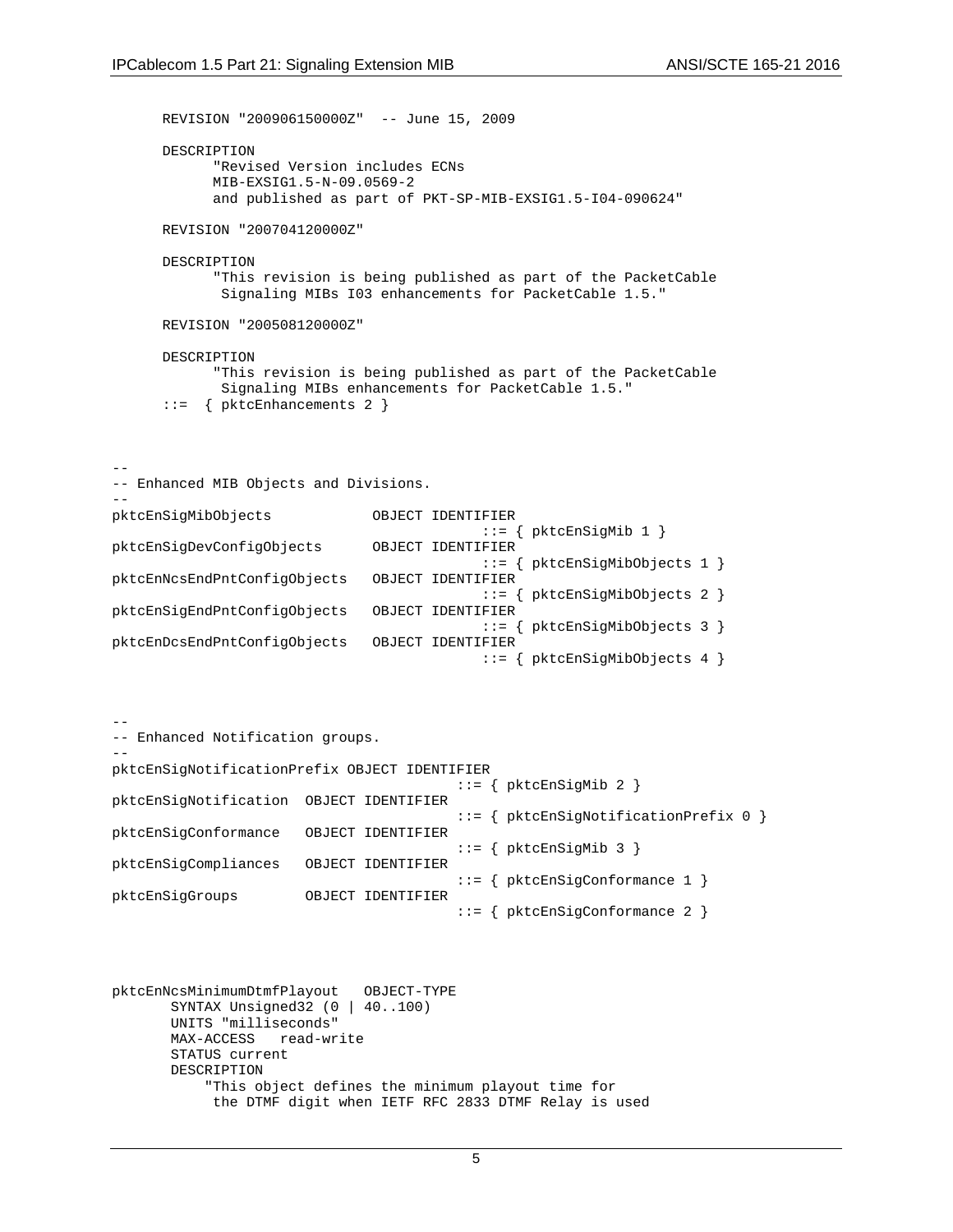```
 for the egress gateway. 
             If the value set via this pktcEnNcsMinimumDtmfPlayout 
             object is different from that specified in RFC2833 packet,
             then the MTA MUST use the maximum of the two values. 
             For example:
             If the RFC 2833 packet specifies 23ms and if the object 
             pktcEnNcsMinimumDtmfPlayout is set to 40ms then 
             the egress gateway must use a value of 40ms.
             Similarly if the RFC 2833 packet specifies 
             60 ms and if the object pktcEnNcsMinimumDtmfPlayout 
             is set to 40ms then the egress gateway must use a 
             value of 60 ms."
        REFERENCE
             "PacketCable(tm) Codec Specification"
        DEFVAL {0} 
        ::= { pktcEnSigDevConfigObjects 1}
--- The following table enhances the NCS End Point Config Table 
-- (pktcNcsEndPntConfigTable) defined in pktSigMib.
--
--
pktcEnNcsEndPntConfigTable OBJECT-TYPE
       SYNTAX SEQUENCE OF PktcEnNcsEndPntConfigEntry<br>MAX-ACCESS not-accessible
        MAX-ACCESS not-accessible
                      current
        DESCRIPTION 
             "This table augments pktcNcsEndPntConfigTable."
       ::= { pktcEnNcsEndPntConfigObjects 1 }
pktcEnNcsEndPntConfigEntry OBJECT-TYPE
       SYNTAX PktcEnNcsEndPntConfigEntry<br>
MAX-ACCESS not-accessible
                    not-accessible<br>current
       STATUS
        DESCRIPTION 
            "An enhancement to pktcNcEndPntConfigTable - where each
              entry describes endpoint characteristics."
      AUGMENTS { pktcNcsEndPntConfigEntry
       ::= { pktcEnNcsEndPntConfigTable 1 }
PktcEnNcsEndPntConfigEntry ::= 
        SEQUENCE {
                 pktcEnNcsEndPntQuarantineState INTEGER,
                 pktcEnNcsEndPntHookState INTEGER,
                 pktcEnNcsEndPntFaxDetection TruthValue,
                 pktcEnNcsEndPntStatusReportCtrl INTEGER
         }
pktcEnNcsEndPntQuarantineState OBJECT-TYPE 
        SYNTAX INTEGER {
           normal (1),
           notification (2),<br>lockstep (3),
           lockstep
       extendedlockstep (4)
 }
       MAX-ACCESS read-only<br>STATUS current
                     current
        DESCRIPTION
             "This object reflects the state of the Endpoint.
```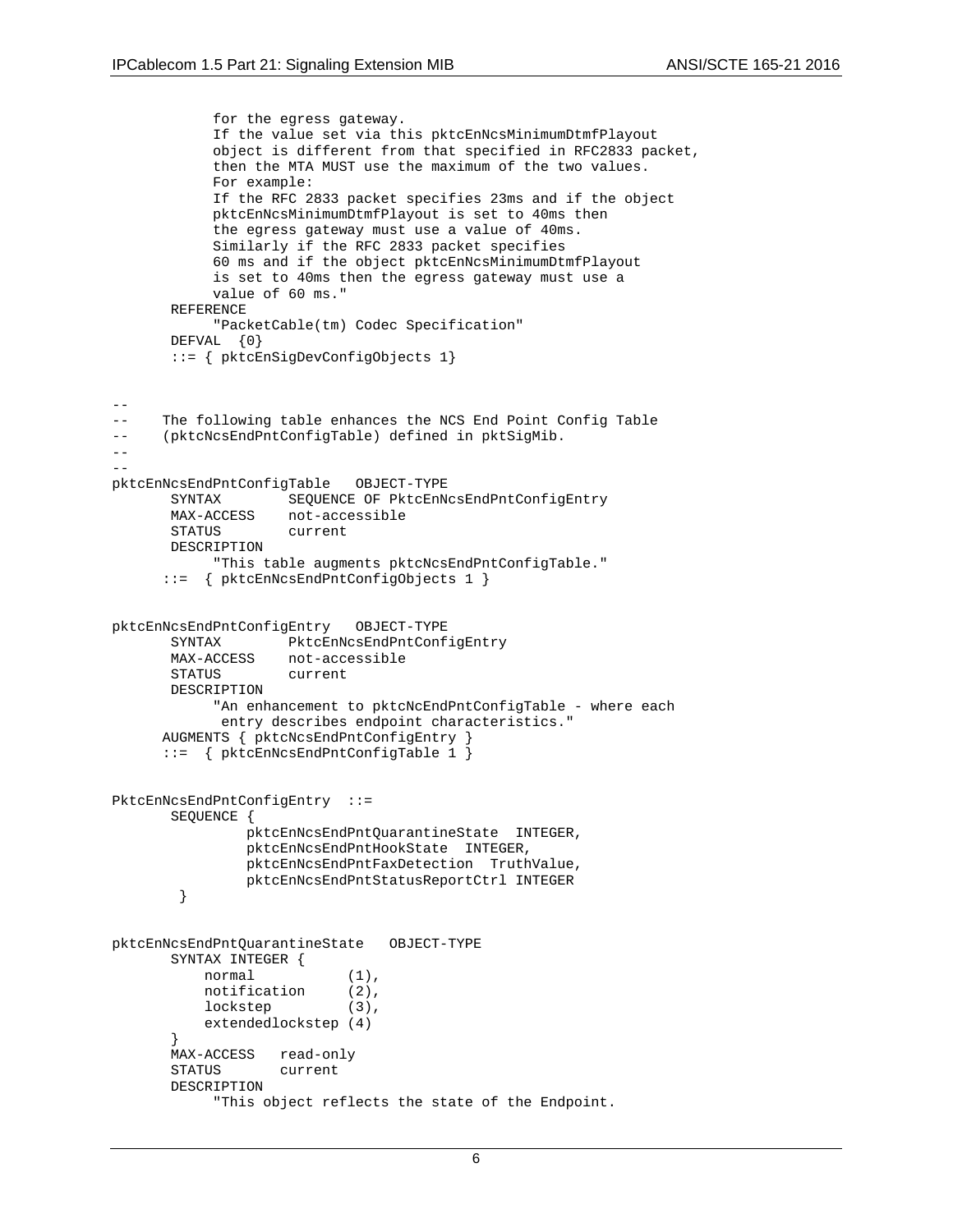```
 When the endpoint is in notification, lockstep or 
              'extended lockstep' states, the E-MTA MUST report 
              the values of notification(2), lockstep(3) or extendedlockstep(
              4),respectively. Else, the endpoint MUST report a value of 
            normal(1). 
           'Extended Lockstep' is defined as the state when the 
            E-MTA is in the lockstep state for longer than 2 minutes.
            For more description about the states refer
            to the PacketCable Network Based Call signaling 
            specification."
       REFERENCE
             "PacketCable(tm) Network-Based Call Signaling Protocol
             Specification,"
       ::= { pktcEnNcsEndPntConfigEntry 1 }
pktcEnNcsEndPntHookState OBJECT-TYPE 
        SYNTAX INTEGER { 
onHook (1),
                  onHookPlusNCSActivity (2), 
                  offHook (3)
 } 
        MAX-ACCESS read-only 
        STATUS current 
        DESCRIPTION 
            "This object reflects the 'hook state' and 'NCS Activity' 
             of an endpoint.
             'NCS Activity', by definition includes: an active 
             timeout signal, active brief signal or existence of 
             an NCS connection.
              The onHook(1) state indicates that the endpoint is 
              'on hook' and the absence of 'NCS Activity' on that 
              endpoint. 
             The onHookPlusNCSActivity(2) indicates that the endpoint 
              is 'on hook' and the presence of 'NCS Activity' on that 
              endpoint.
              The offHook(3) state indicates that the endpoint is 
              'off hook'."
        REFERENCE
             "PacketCable(tm) Network-Based Call Signaling Protocol Specification"
        ::= { pktcEnNcsEndPntConfigEntry 2 }
pktcEnNcsEndPntFaxDetection OBJECT-TYPE
       SYNTAX TruthValue 
      MAX-ACCESS read-create
                 current
       DESCRIPTION
             "This MIB object is used to configure
             the distinctive fax calling tone (CNG) detection feature
             on an MTA endpoint with reference to the analog interface.
             When set to true, the MTA MUST enable the detection 
             of CNG tones on the specific endpoint. 
            When set to false, the MTA MUST disable the detection 
            of CNG tones on the specific endpoint.
            If a connection already exists on the endpoint when this
            MIB Object is modified, then the setting needs to take 
            effect on the next connection."
       DEFVAL {false}
       ::= { pktcEnNcsEndPntConfigEntry 3}
```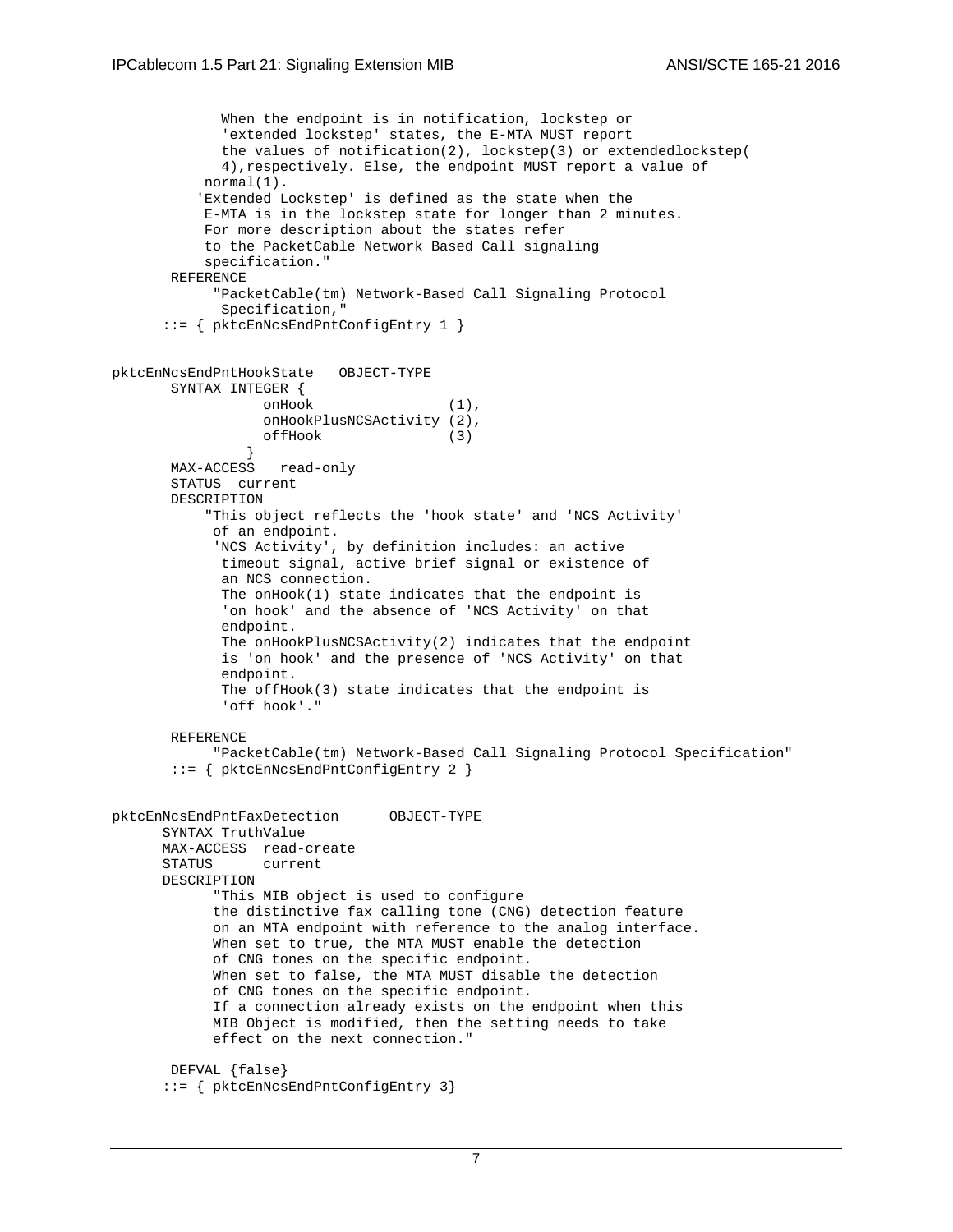```
pktcEnNcsEndPntStatusReportCtrl OBJECT-TYPE
             SYNTAX INTEGER { 
                  unsupported (1),<br>reportActualStatus (2),
                  reportActualStatus (2)<br>reportEndPointAsActive (3)
                  reportEndPointAsActive (3)
 }
        MAX-ACCESS read-create
                    deprecated
        DESCRIPTION
             "This MIB object is be used to control
              the Endpoint Status Reporting, if the feature is 
              supported by the MTA and is configurable.
              The term 'Endpoint Status Reporting' refers to any 
              information that the MTA may provide to External
              Systems for use in a particular reporting mechanism
              (Ex: Home Alarm Systems). The definition of the External
              Systems and reporting mechanism are beyond the scope 
              of this definition (In the example of Home Alarm Systems,
              this MIB Object will allow Management Stations to 
              temporarily disable outage reporting on an EndPoint 
              during planned downtime).
              If supported, the MTA MUST: 
               - reflect the actual Endpoint status when the value
                is set to 'reportActualStatus(2)' 
               - reflect the EndPoint status as being active when the
                value is set to 'reportEndPointAsActive(3)', 
                irrespective of the actual status.
              If unsupported, the MTA MUST set this value to 
              'unsupported(1)' and reject any attempt to set 
              this MIB object using SNMP SET to any other value." 
       ::= { pktcEnNcsEndPntConfigEntry 4}
pktcEnEndPntInfoTable OBJECT-TYPE
       SYNTAX SEQUENCE OF PktcEnEndPntInfoTableEntry<br>MAX-ACCESS not-accessible
       MAX-ACCESS not-accessible<br>STATUS current
                       current
        DESCRIPTION 
             "This table includes any additional information
              associated with PacketCable EndPoints. 
              The number of entries in this table represents the 
              number of available PacketCable EndPoints."
       ::= { pktcEnNcsEndPntConfigObjects 2 }
pktcEnEndPntInfoTableEntry OBJECT-TYPE
      SYNTAX PktcEnEndPntInfoTableEntry<br>
MAX-ACCESS not-accessible
      MAX-ACCESS not-accessible<br>STATUS current
                     current
       DESCRIPTION 
            "An entry in this table MUST be created for each
              PacketCable EndPoint.
              The index needs to be the corresponding index in the ifTable 
              for the associated PacketCable EndPoint."
       INDEX { ifIndex }
       ::= { pktcEnEndPntInfoTable 1 }
PktcEnEndPntInfoTableEntry ::= 
         SEQUENCE {
                 pktcEnEndPntFgnPotSupport BITS,<br>pktcEnEndPntFgnPotDescr SnmpAdminString,
                 pktcEnEndPntFgnPotDescr SnmpA<br>pktcEnEndPntClrFgnPotTsts BITS,
                 pktcEnEndPntClrFgnPotTsts
```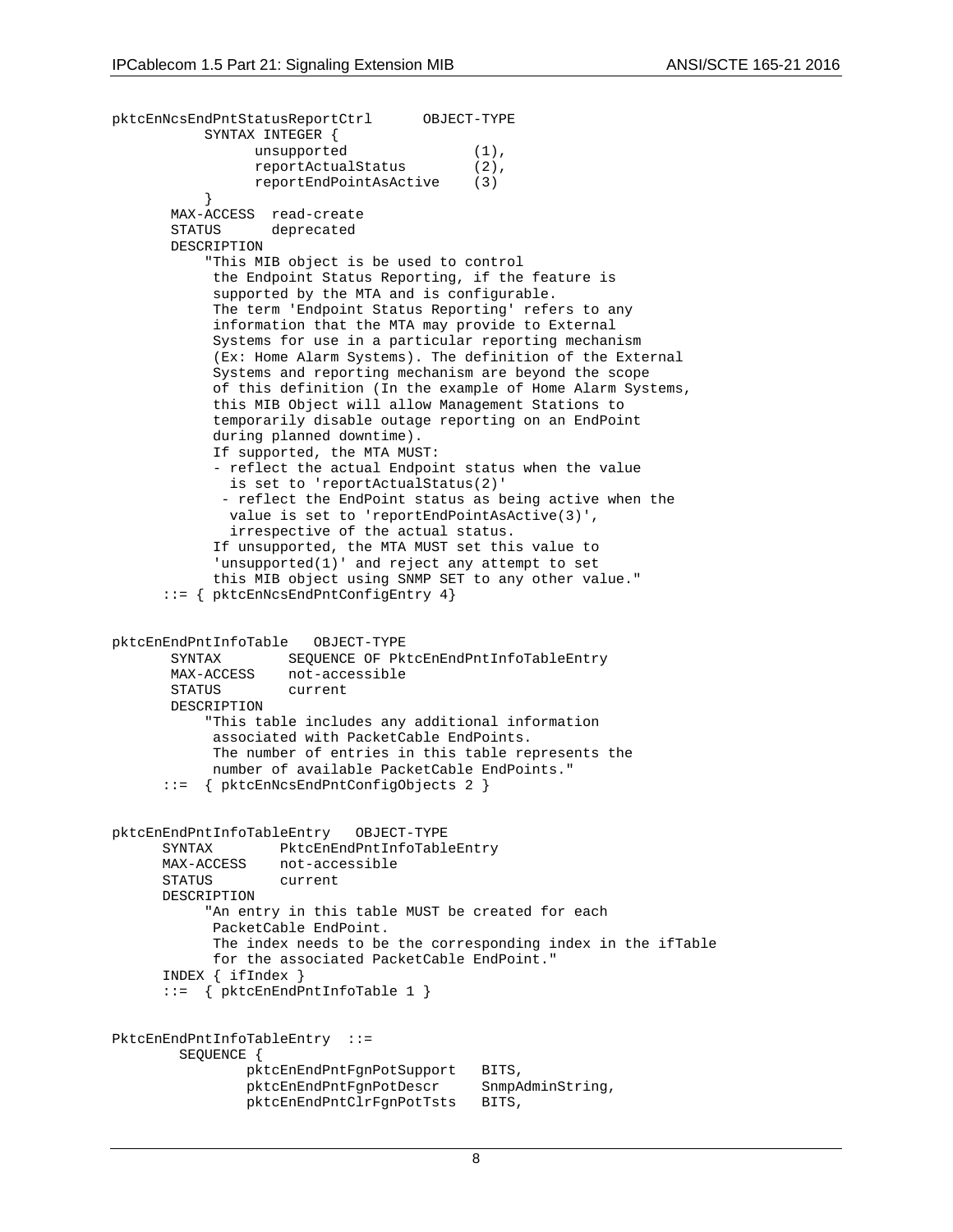```
 pktcEnEndPntRunFgnPotTsts BITS,
                 pktcEnEndPntFgnTestValidity BITS,
                 pktcEnEndPntFgnTestResults BITS
         }
pktcEnEndPntFgnPotSupport OBJECT-TYPE
       SYNTAX BITS {
            fgnPotDetection (0),
      hazardousFgnPotDetection (1)<br>}
 }
       MAX-ACCESS read-only
        STATUS current
        DESCRIPTION
            "This MIB object indicates the capabilities of the MTA to 
             detect various conditions related to the presence of 
             foreign potential on an endpoint. 
             The MTA MUST set a value of '1' for each bit corresponding 
             to a supported functionality and a value of '0' for each 
             bit corresponding to an unsupported functionality."
        ::= { pktcEnEndPntInfoTableEntry 1 }
pktcEnEndPntFgnPotDescr OBJECT-TYPE
        SYNTAX SnmpAdminString
       MAX-ACCESS read-only
       STATUS current
        DESCRIPTION
            "This MIB object provides information related to the 
             various tests for each detection mechanism supported by 
             the MTA. While the actual contents are vendor-specific, 
             the recommended format is:
             [<Capability>:<Test References>:<Other Info>]...
            Example:
            <fgnPotDetection>:<test XYZ, Reference 'Document'>:<NA>;
            <hazardousFngPotDetection>:<Test ABC, References>:<NA>
 "
        ::= { pktcEnEndPntInfoTableEntry 2 }
pktcEnEndPntClrFgnPotTsts OBJECT-TYPE
       SYNTAX BITS {
            clrFgnPotentialResults (0),
        clrHazardousPotResults (1)
 }
       MAX-ACCESS read-write<br>STATUS current
                      current
        DESCRIPTION
            "This MIB object is used to clear the current test 
             results of supported conditions indicated by 
             'pktcEnEndPntFgnPotSupport'.
             Setting a bit to a value of '1' clears the corresponding 
 results in the MIB Object 'pktcEnEndPntFgnTestResults' and
 the validity as indicated by the MIB object 
             'pktcEnEndPntFgnTestValidity' for the supported
             conditions only (i.e., the MTA MUST set the corresponding 
             bits to a value of '0' in the indicated tables). 
             If an SNMP SET attempts to set a bit corresponding to an 
             unsupported condition to a value of '1', then the MTA MUST 
             reject the entire SNMP SET and report an 'inconsistent 
             value' error.
            For all unsupported scenarios, the corresponding bits MUST 
            be set to a value of '0'.
```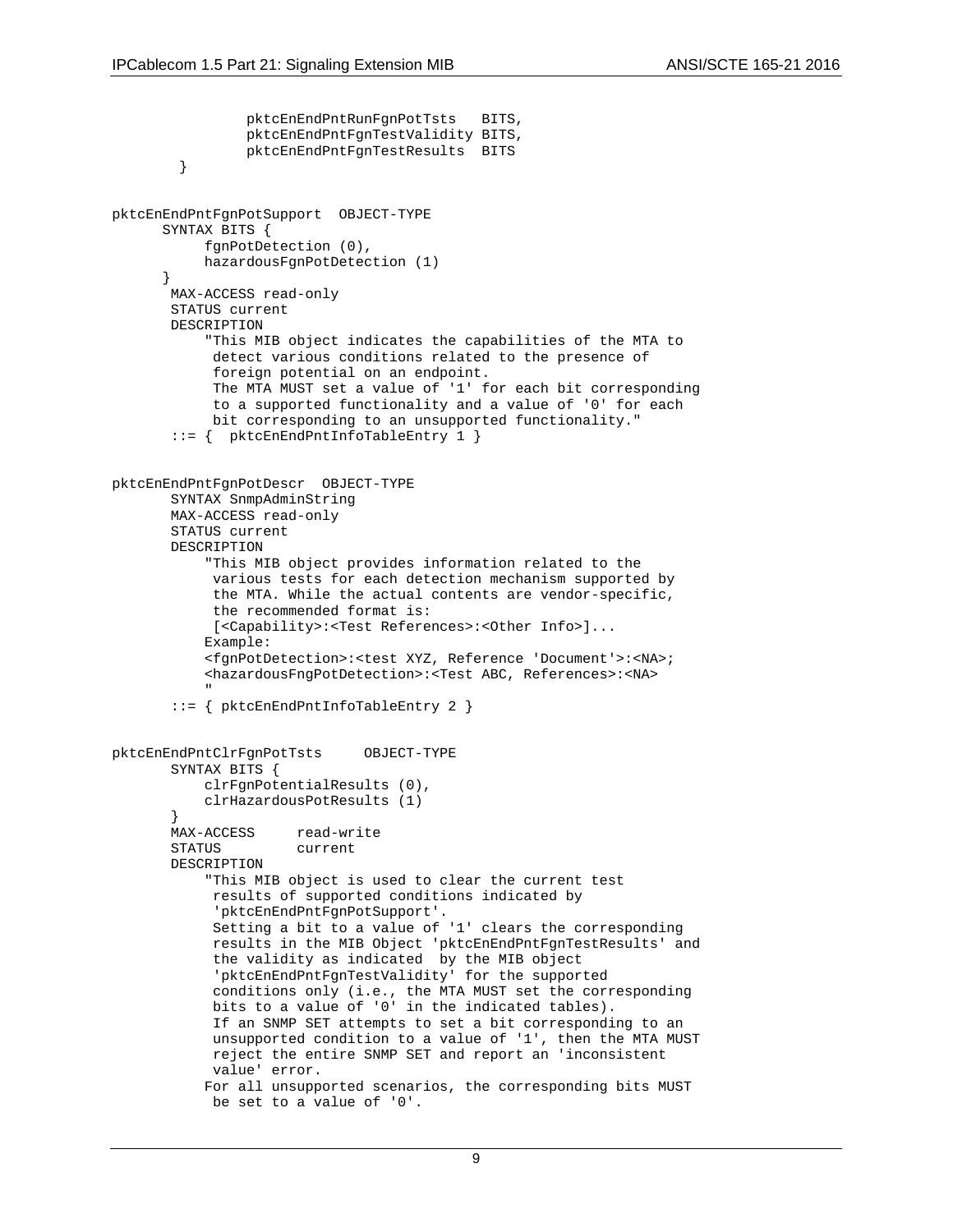```
 Whenever one or more tests are enabled by the MIB Object
            'pktcEnEndPntRunFgnPotTests', the MTA MUST also reset the 
             corresponding bits in this MIB Object to a value of '0'."
        ::= { pktcEnEndPntInfoTableEntry 3}
pktcEnEndPntRunFgnPotTsts OBJECT-TYPE
        SYNTAX BITS {
            runFgnPotentialTsts (0),
            runHazardousPotTsts (1)
 }
       MAX-ACCESS read-write<br>STATUS current
                      current
        DESCRIPTION
            "This MIB object is used to initiate one or more test cases
             associated with a supported foreign potential detection.
             Thus, whenever one or more BITS corresponding to supported
             foreign scenario potential detection mechanisms are set to 
             a value of '1', the MTA MUST enable those tests. 
             Once the tests are executed, the MTA MUST: 
             - set the corresponding bit to a value of '0'
             - update the corresponding BITS in the MIB Objects 
             'pktcEnEndPntFgnTestValidity' and
             'pktcEnEndPntFgnTestResults'.
             If an SNMP SET attempts to set a bit corresponding to an 
             unsupported condition to a value of '1', then the MTA MUST 
             reject the entire SNMP SET and report an 'inconsistent
             value' error.
             Whenever a test is being run on an EndPoint the MTA MUST 
             set the corresponding 'ifOperStatus' MIB Object to a 
             value of 'testing(3)' for the whole duration of the test. 
             When the test is completed, the MTA MUST set the 
             ifOperStatus to the value corresponding to the current
             state of the line.
            Note: Whenever multiple tests are run, the ordering of the
                  tests or the results is vendor dependent and need not
                 necessarily follow the ordering of BITS in this MIB 
                 Object."
        ::= { pktcEnEndPntInfoTableEntry 4}
pktcEnEndPntFgnTestValidity OBJECT-TYPE
        SYNTAX BITS {
            fgnPotTstValidity (0),
            hazardousPotTstValidity (1)
 }
       MAX-ACCESS read-only<br>STATUS current
                      current
        DESCRIPTION
            "This MIB object is used to indicate the validity of the 
             corresponding test cases that were initiated using the MIB
             Object 'pktcEnEndPntRunFgnPotTests'.
             An MTA MUST: 
             - return a value of '1' if the tests were run successfully
               and the results are valid.
             - return a value of '0' if a particular test was not 
               initiated or if the tests could not be run successfully
               and hence the results are invalid.
            Note: The MTA MUST set all the BITS to '0' as soon as one 
                   or more test cases are initiated."
       ::= { pktcEnEndPntInfoTableEntry 5}
```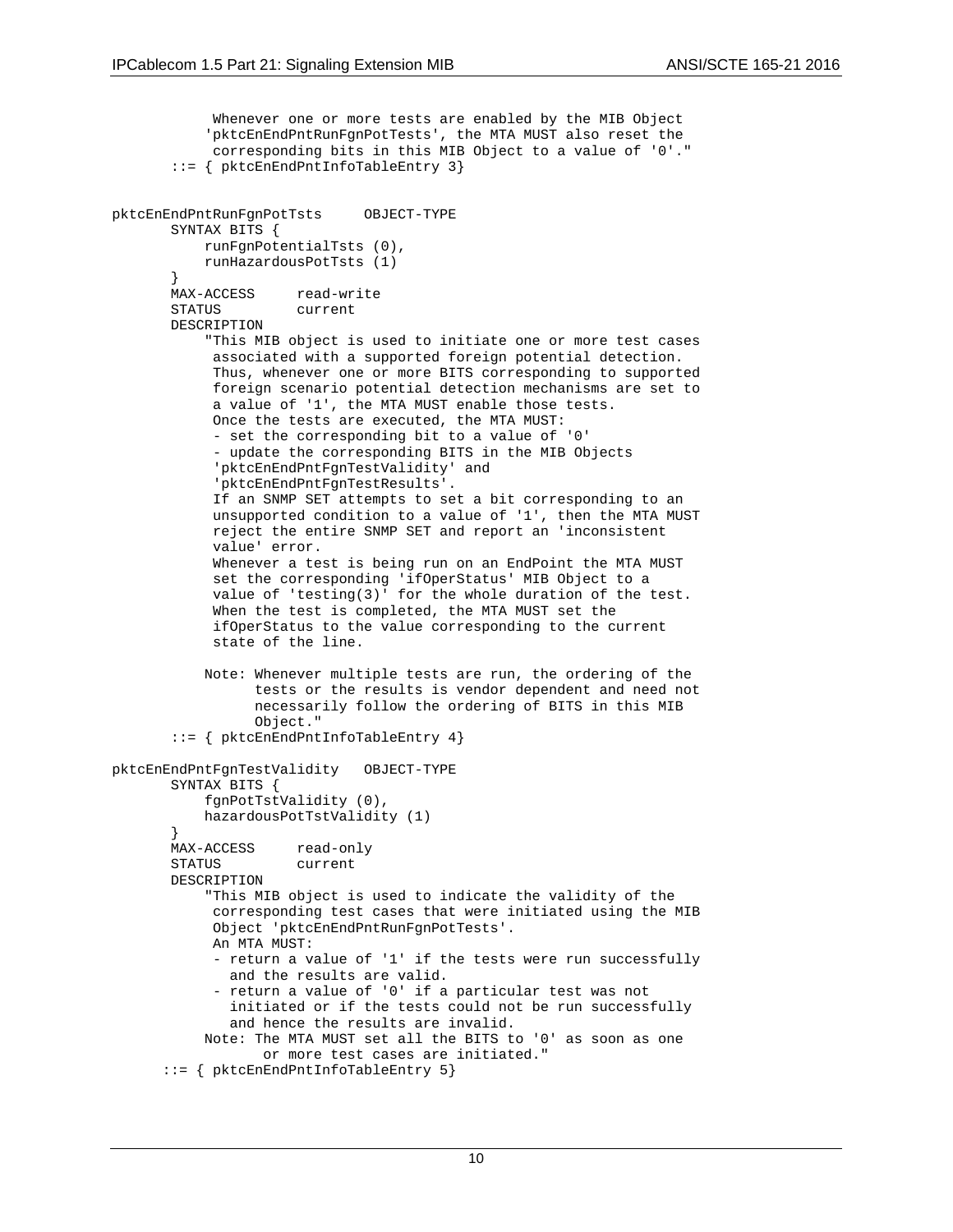```
pktcEnEndPntFgnTestResults OBJECT-TYPE
        SYNTAX BITS {
            fgnPotentialResults (0),
            hazardousPotResults (1)
 }
       MAX-ACCESS read-only<br>STATUS current
                       current
        DESCRIPTION
             "This MIB object is used to indicate the results of the 
              corresponding test cases that were initiated using the MIB 
              Object 'pktcEnEndPntRunFgnPotTests'.
             An MTA MUST: 
              - set the corresponding bit to a value of '1' if the tests
               indicated the presence of a foreign potential as per the
               associated test case.
              - set the corresponding bit to a value of '0' if the tests
                indicated the absence of a foreign potential as per the 
                associated test case.
            Note: The MTA MUST set all the BITS to '0' as soon as one or 
                   more test cases are initiated." 
        ::= { pktcEnEndPntInfoTableEntry 6}
pktcEnNcsEndPntLVMgmtTable OBJECT-TYPE
       SYNTAX SEQUENCE OF PktcEnNcsEndPntLVMgmtTableEntry<br>MAX-ACCESS not-accessible
       MAX-ACCESS not-accessible<br>STATUS current
                      current
        DESCRIPTION 
        "This MIB table contains the MIB Objects used for
        managing loop voltage on an MTA. An MTA MUST 
        implement the defined MIB Objects and the associated 
        functionality."
       ::= { pktcEnNcsEndPntConfigObjects 3 }
pktcEnNcsEndPntLVMgmtTableEntry OBJECT-TYPE
      SYNTAX PktcEnNcsEndPntLVMgmtTableEntry<br>
MAX-ACCESS not-accessible
      MAX-ACCESS not-accessible<br>STATUS current
                     current
       DESCRIPTION 
       "Each entry in this MIB table consists of the
        loop voltage management policy for the specified
        index. The MTA MUST use the ifIndex with a value of '1'
        to represent the E-MTA and the remaining indices 
        (if used) to represent the endpoints (as specified 
        in [1]).
       When the ifIndex is set to a value of '1', it represents
        a policy that MUST be applied to all the lines on an MTA. 
        A MTA MUST support access to this MIB Object via the 
        ifIndex set to a value of '1' (i.e., per-device policy). "
       REFERENCE "PacketCable Device Provisioning specification [1]"
       INDEX { ifIndex }
       ::= { pktcEnNcsEndPntLVMgmtTable 1 }
PktcEnNcsEndPntLVMgmtTableEntry ::= 
        SEQUENCE {
                 pktcEnNcsEndPntLVMgmtPolicy INTEGER,<br>pktcEnNcsEndPntLVMgmtResetTimer Unsigned32.
                  pktcEnNcsEndPntLVMgmtResetTimer Unsigned32,
        pktcEnNcsEndPntLVMgmtMaintTimer<br>}
 }
pktcEnNcsEndPntLVMgmtPolicy OBJECT-TYPE
```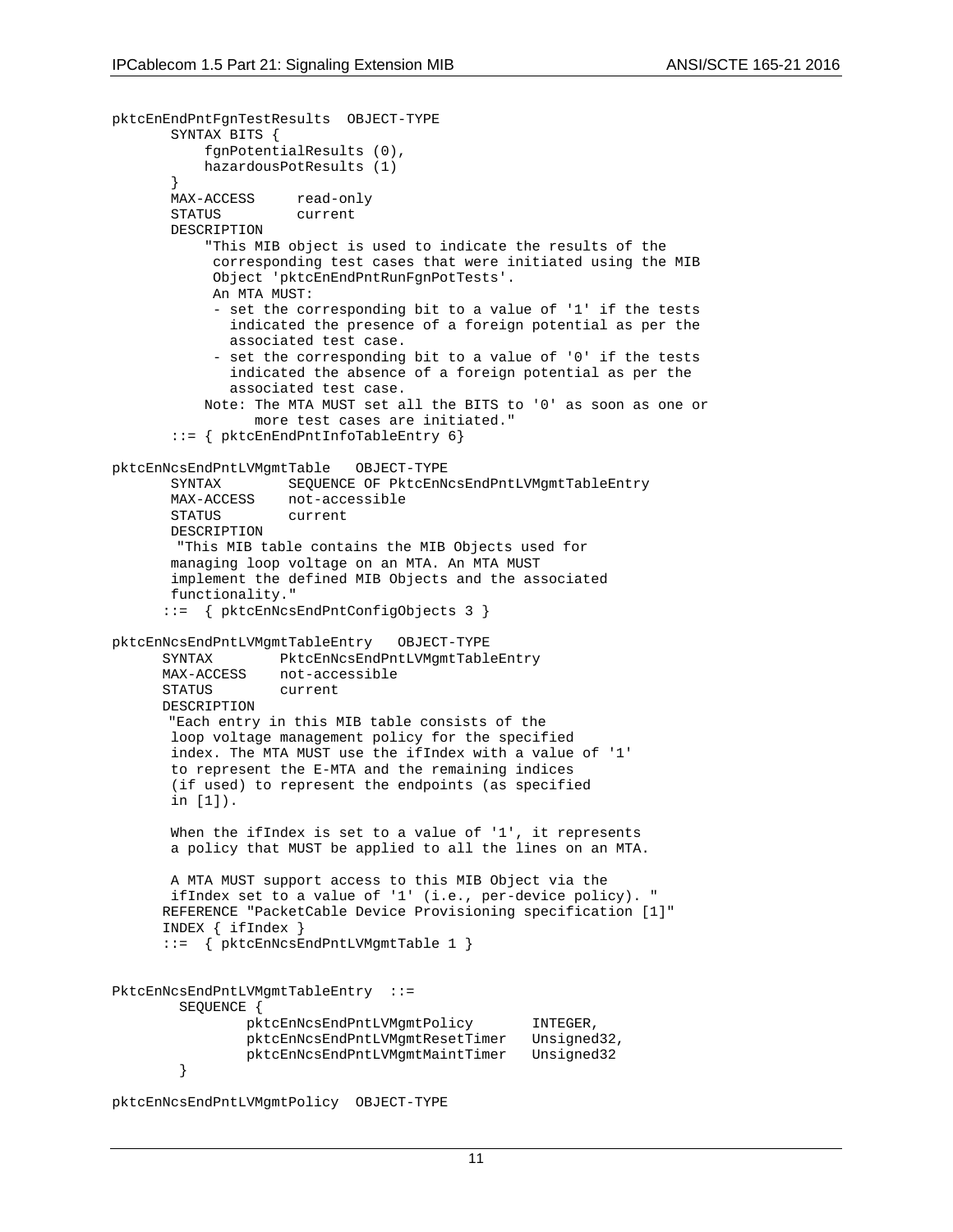```
 SYNTAX INTEGER { 
         voltageAtAllTimes(1), 
         voltageUnlessRFQAMAbsent(2), 
         voltageBasedOnServiceOrTimers(3), 
          voltageBasedOnService(4)
 } 
     MAX-ACCESS read-write 
     STATUS current 
     DESCRIPTION
     "This MIB Object allows the Service Provider to choose
     a suitable policy for Loop Voltage behavior on MTAs. 
     Unless overridden by the operator, the MTA MUST use the
     default value specified in the definition of this MIB
     Object.
     The MTA MUST adhere to PacketCable signaling 
     requirements, such as the NCS open loop voltage requirement, 
     irrespective of any chosen policy. 
     For MTAs that need to remove loop voltage during the MTA 
     initialization phase, in contradiction to a chosen policy,
     such a loop voltage removal period MUST NOT exceed 1000ms.
     The MTA MUST retain the value of this MIB Object across 
     hard reboots or soft resets (for a definition of the terms,
     please refer to [1]).
     This MIB object specifies four policies. An informative
     illustration of the E-MTA behavior with different policies
     is presented in Appendix A. 
     Provisioned line is an MTA Endpoint that has been provided 
     with valid per-line configuration data either via the 
     configuration file (during provisioning) or the SNMP 
     management interface.
     When the MIB Object is set to a value of 
     'voltageAtAllTimes', - indicating Policy 1 -
     the MTA MUST maintain the loop idle voltage on all 
     lines, irrespective of the line status.
     When this MIB Object is set to a value of 
     'voltageUnlessRFQAMAbsent' - indicating Policy 2 
      - the MTA MUST apply loop idle voltage at all 
     times except when it confirms the absence of any 
     RF QAM carrier, following a complete scan of the 
     spectrum (i.e., loop voltage is maintained during
     the scan). When the MTA detects the presence of any 
     RF QAM carrier, it MUST apply the loop idle voltage. 
     Additionally, the following conditions apply:
        - during a hard reboot, this policy applies at all 
          lines until the MTA is successfully provisioned (
          i.e., pktcMtaDevProvisioningState has a value 
         other than 'inProgress')
        - once the MTA is successfully provisioned (
```
 (i.e., pktcMtaDevProvisioningState has a value of 'pass(1)', 'passWithWarnings(4)' or 'passWithIncompleteParsing(5)') then the policy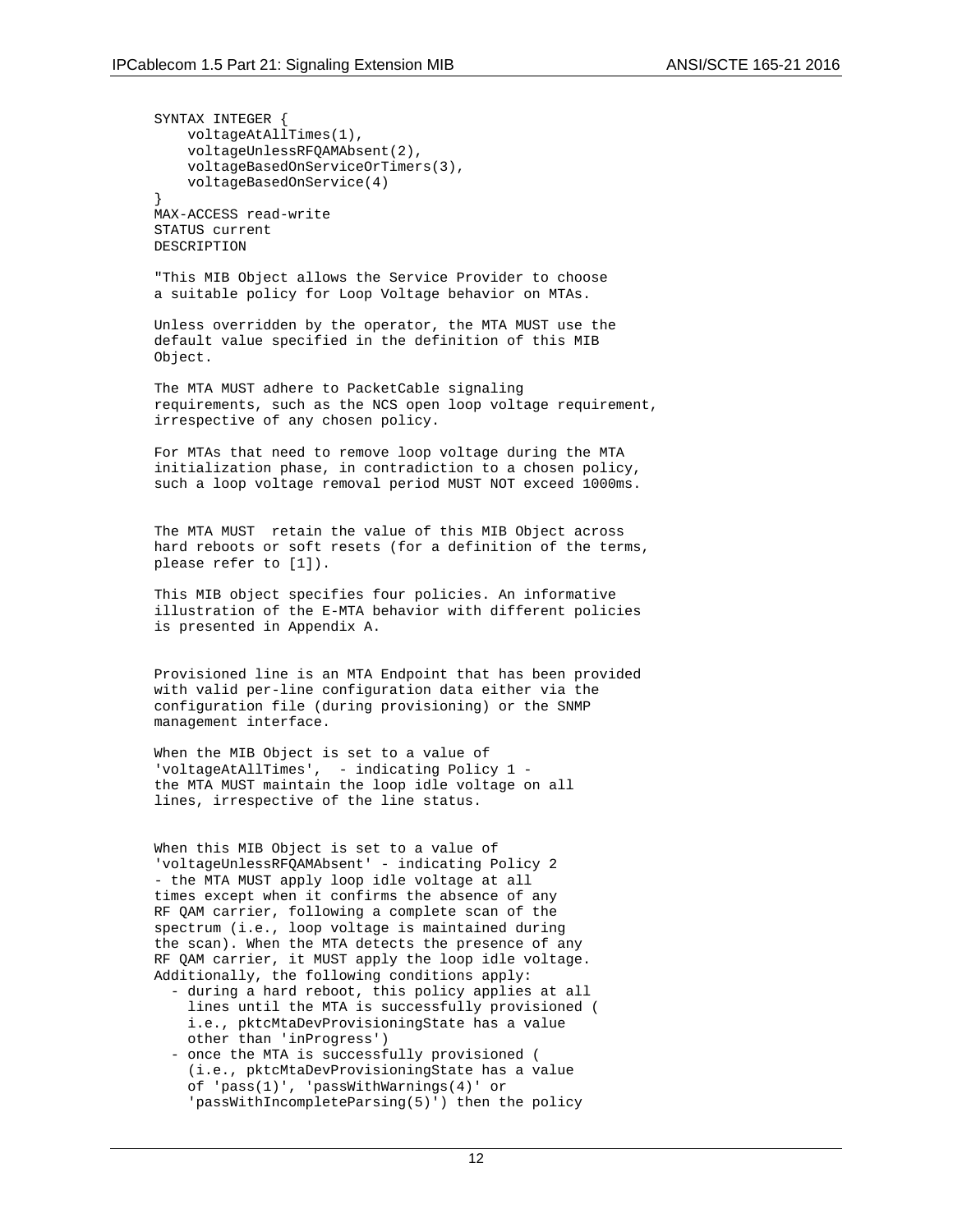applies to all provisioned lines

 - upon the onset of a re-initialization due to a soft reset (via SNMP or Rf conditions) the MTA MUST continue to maintain the existing policy and state on previously provisioned lines, unless overridden by a policy or the provisioning process specifies otherwise

 This policy is similar to Policy 1, except for the ability to recognize events like cable cuts (due to malicious activities, or otherwise).

 The following requirements apply to policies 3 and 4: - upon the onset of a re-initialization due to a soft reset the MTA MUST continue to maintain the existing policy and

 state on provisioned lines, unless overridden by a policy or the provisioning process specifies otherwise - once the provisioning process is completed with the value of the MIB Object pktcMtaDevProvisioningState set to a value of 'pass(1)', 'passWithWarnings(4)' or 'passWithIncompleteParsing(5)', the MTA MUST apply the chosen policy to all the provisioned lines

 When this MIB Object is set to a value of 'voltageBasedOnServiceOrTimers' - indicating Policy 3 the MTA MUST adhere to the requirements that follow at any given point in time:

- when the timer defined by pktcEnNcsEndPntLVMgmtResetTimer has a non-zero value, the MTA MUST apply loop idle voltage under all circumstances (similar to policy 1). Refer to the definition of the MIB Object for the persistence and timer requirements.
- when the timer defined by pktcEnNcsEndPntLVMgmtMaintTimer has a non-zero value, the MTA MUST maintain a line's loop idle voltage state that was in effect prior to the timer being set to a non-zero value. Refer to the definition of the MIB Object defining the timer for the persistence and timer requirements.

 - When the timers defined by pktcEnNcsEndPntLVMgmtMaintTimer and pktcEnNcsEndPntLVMgmtResetTimer have expired (both have a value of zero), then:

 = the MTA MUST apply loop voltage if the provisioning process is completed with the value of pktcMtaDevProvisioningState set to a value of than 'pass(1)', 'passWithWarnings(4)' or 'passWithIncompleteParsing(5)'

- = During a T4 timeout (note: the timers have expired), the E-MTA MUST remove loop idle voltage on all lines
- When both the timers are active (i.e., they both have non-zero values), then the timer defined by the MIB Object pktcEnNcsEndPntLVMgmtMaintTimer takes precedence
- if none of the above cases apply, the MTA MUST remove loop idle voltage on all lines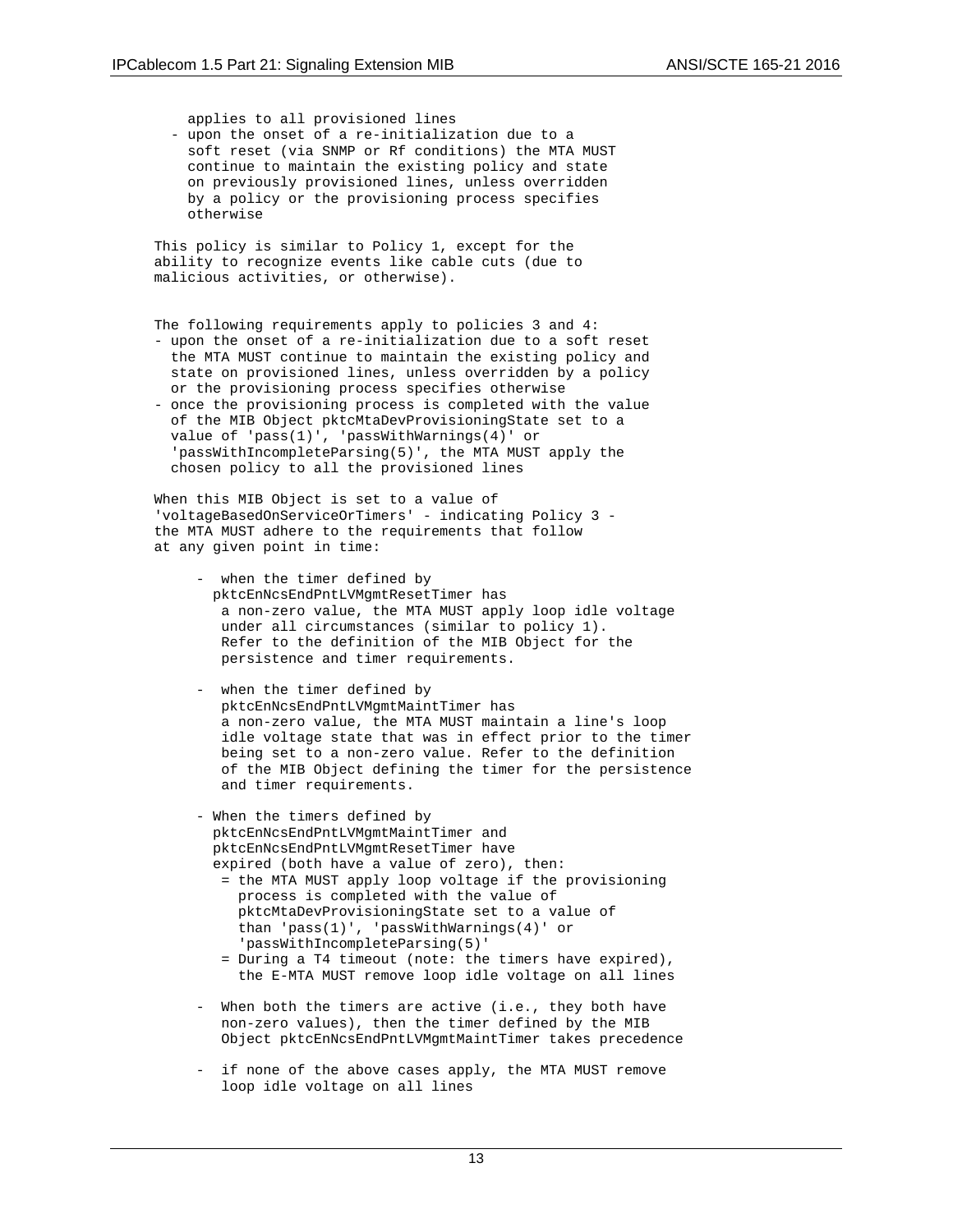```
 When the MIB Object is set to a value of 
      'voltageBasedOnService' - indicating Policy 4 - the 
      following conditions apply at any given point in time:
          - the MTA MUST apply loop idle voltage to all 
          the provisioned lines if the value of the MIB Object 
          'pktcMtaDevProvisioningState' is set to a 
          value of 'pass(1)', 'passWithWarnings(4)' 
          or 'passWithIncompleteParsing(5)' 
          - in all other cases, the MTA 
          MUST remove loop idle voltage on all lines."
      REFERENCE "PacketCable Device Provisioning specification [1]"
      DEFVAL { voltageBasedOnService } 
       ::= { pktcEnNcsEndPntLVMgmtTableEntry 1}
pktcEnNcsEndPntLVMgmtResetTimer OBJECT-TYPE 
      SYNTAX Unsigned32 (0..1440)
      UNITS "minutes" 
      MAX-ACCESS read-write 
      STATUS current 
      DESCRIPTION 
      "This MIB Object specifies the time duration allowed for 
      an MTA to successfully provision and is only applicable when 
      the MIB Object pktcEnNcsEndPntLVMgmtPolicy is 
      set to a value of 'voltageBasedOnServiceOrTimers'.
      In all other cases, the MTA MUST:
         - return a value of '0' upon any retrieval requests
         - return an error of 'inconsistentValue' upon any 
           modification requests
      The value contained by this MIB Object is a countdown timer 
      and the MTA MUST start counting down the configured value 
      only upon a hard reboot, a soft reset or a T4 timeout. Once 
      this timer has reached a value of zero, the MTA MUST retain 
      the value (of zero) until successfully configured otherwise. 
      The MTA MUST use a change in the value of this MIB Object 
      only on the next hard reboot, soft reset or T4 timeout.
      The MTA MUST persist the last configured value (i.e., not
      the countdown value) of this MIB Object across hard reboots
      and soft resets. 
      Refer to the MIB Object pktcEnNcsEndPntLVMgmtPolicy for 
      usage within 'voltageBasedOnServiceOrTimers'."
      DEFVAL { 5 } 
       ::= { pktcEnNcsEndPntLVMgmtTableEntry 2}
pktcEnNcsEndPntLVMgmtMaintTimer OBJECT-TYPE
SYNTAX Unsigned32 (0..1440)
      UNITS "minutes"
      MAX-ACCESS read-write
      STATUS current
      DESCRIPTION 
      "This MIB Object allows the operator to specify the time that
      loop voltage condition will be maintained, irrespective of 
      the changes to the MTA. It is only applicable when the MIB 
      Object pktcEnNcsEndPntLVMgmtPolicy is set to a
```

```
 value of 'voltageBasedOnServiceOrTimers'. In all
```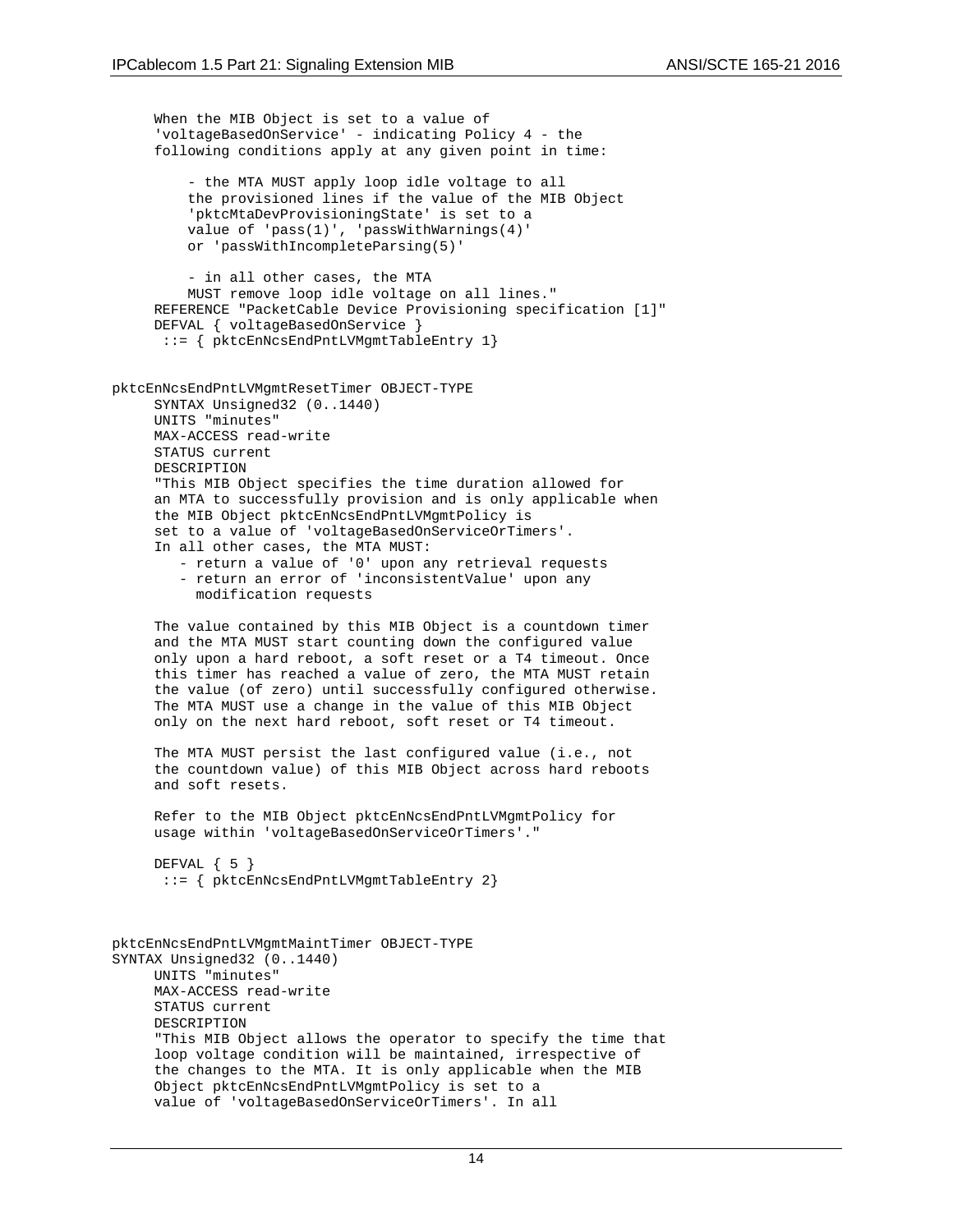other cases, the MTA MUST:

```
 - return a value of '0' upon any retrieval requests
         - return an error of 'inconsistentValue' upon any 
           modification requests
      The value contained in this MIB Object is a countdown timer 
      and the MTA MUST start counting down the value immediately 
      after a successful configuration to a non-zero value. Once 
      this timer has reached a value of zero, the MTA MUST retain 
      the value (of zero) until successfully configured otherwise.
      The MTA MUST retain the value of this MIB Object (i.e., the
      countdown value) across soft resets. The MTA MUST reset the 
      value of this MIB Object (to its default value) during a 
      hard reboot of the MTA.
      Refer to the MIB Object pktcEnNcsEndPntLVMgmtPolicy for 
      information about applicability and usage."
      DEFVAL { 0 } 
       ::= { pktcEnNcsEndPntLVMgmtTableEntry 3}
--
-- The Provisioned Loss Plan Table 
--
pktcEnNcsEndPntLossTable OBJECT-TYPE 
             SEQUENCE OF PktcEnNcsEndPntLossEntry
   MAX-ACCESS not-accessible<br>STATUS current
   STATUS
     DESCRIPTION 
         " The E-MTA supports two provisioned loss parameters, one for 
           the D/A direction (towards the subscriber) and one for A/D 
           direction (from the subscriber) direction. This data table 
           represents the loss for each line provided by the E-MTA." 
     ::= { pktcEnNcsEndPntConfigObjects 4 } 
pktcEnNcsEndPntLossEntry OBJECT-TYPE 
     SYNTAX PktcEnNcsEndPntLossEntry 
     MAX-ACCESS not-accessible 
                current
     DESCRIPTION 
          " The E-MTA supports two provisioned loss parameters, one for 
           the D/A direction (towards the subscriber) and one for A/D 
           direction (from the subscriber) direction. This data table 
           represents the loss for each line provided by the E-MTA. 
           Each entry in this data table describes the loss 
           for the associated line." 
     INDEX { ifIndex } 
     ::= { pktcEnNcsEndPntLossTable 1 } 
PktcEnNcsEndPntLossEntry ::= 
     SEQUENCE { 
              pktcEnNcsEndPntLossDA Integer32,<br>pktcEnNcsEndPntLossAD Integer32
              pktcEnNcsEndPntLossAD<br>}
 } 
pktcEnNcsEndPntLossDA OBJECT-TYPE 
              Integer32 (0..12)<br>"dB"
    UNITS
    MAX-ACCESS read-write 
                current
    DESCRIPTION
```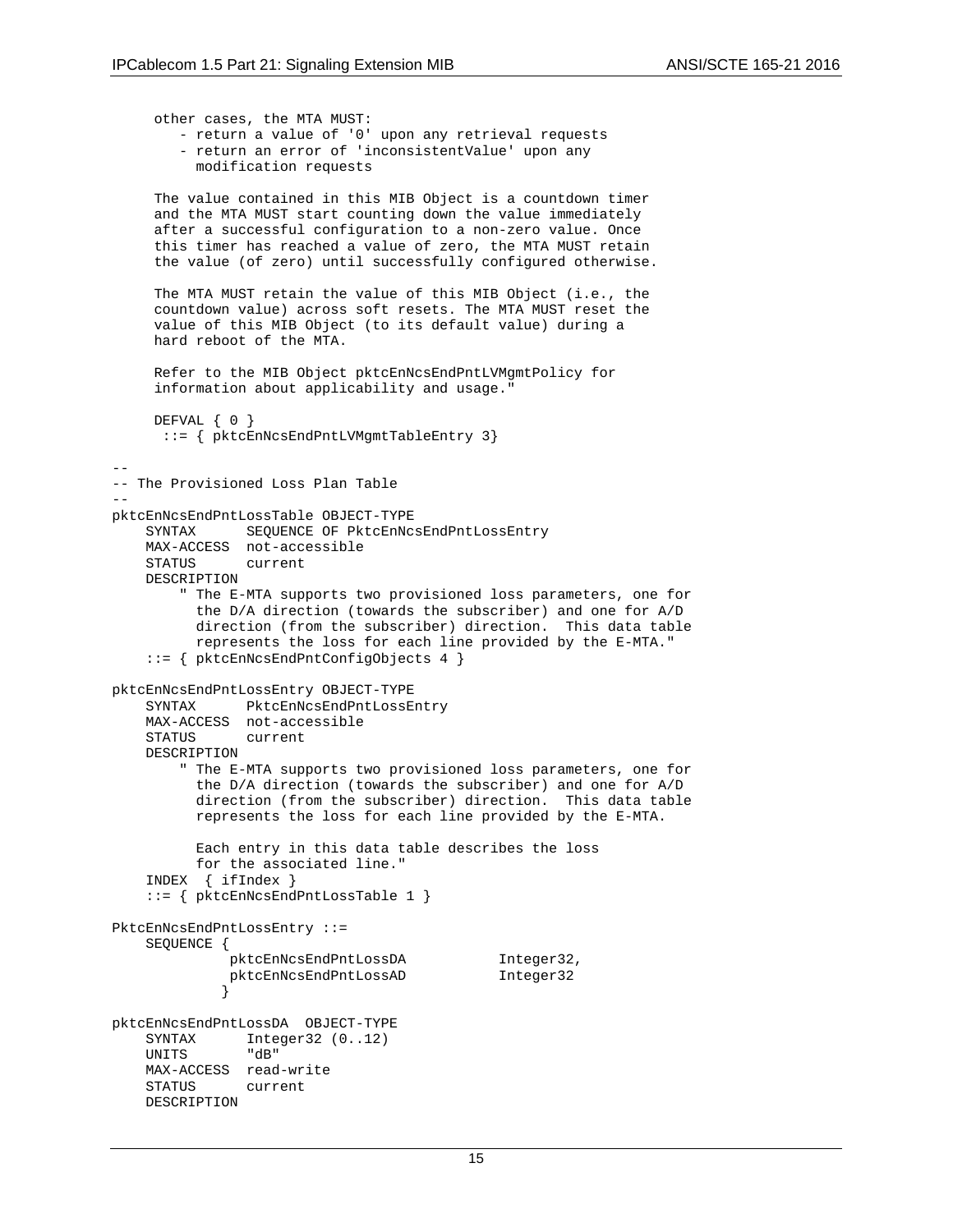```
 " This object specifies the provisioned loss parameter 
           for the D/A direction (towards the subscriber) in dB. 
           The E-MTA MUST implement this element per the PacketCable Embedded 
           MTA Analog Interface and Powering Specification." 
     REFERENCE "PacketCable AIP Specification" 
     DEFVAL {9} 
     ::= { pktcEnNcsEndPntLossEntry 1 } 
pktcEnNcsEndPntLossAD OBJECT-TYPE 
               Integer32 (0..6)<br>"dB"
    UNITS
    MAX-ACCESS read-write<br>STATUS current
                current
     DESCRIPTION 
         " This object specifies the provisioned loss parameter 
           for the A/D direction (from the subscriber)in dB. 
           The E-fMTA MUST implement this element per the PacketCable Embedded 
           MTA Analog Interface and Powering Specification." 
     REFERENCE "PacketCable AIP Specification" 
     DEFVAL {3} 
     ::= { pktcEnNcsEndPntLossEntry 2 } 
--
-- Compliance statements
--
pktcEnSigBasicCompliance MODULE-COMPLIANCE
                   current
        DESCRIPTION
            "The compliance statement for devices that implement 
             PacketCable defined Signaling on an MTA."
       MODULE PKTC-EN-SIG-MIB
--
-- Mandatory groups
--
MANDATORY-GROUPS {
      pktcEnSigGroup<br>}
 }
        GROUP pktcEnNcsGroup
        DESCRIPTION 
             "This group is mandatory for any MTA implementing 
             PacketCable signaling."
        GROUP pktcEnNcsLVMgmtGroup 
        DESCRIPTION
             "This group is mandatory for any MTA implementing 
              PacketCable signaling."
        ::={ pktcEnSigCompliances 1 }
--
-- Conformance group for common Signaling. 
--
pktcEnSigGroup OBJECT-GROUP
        OBJECTS {
```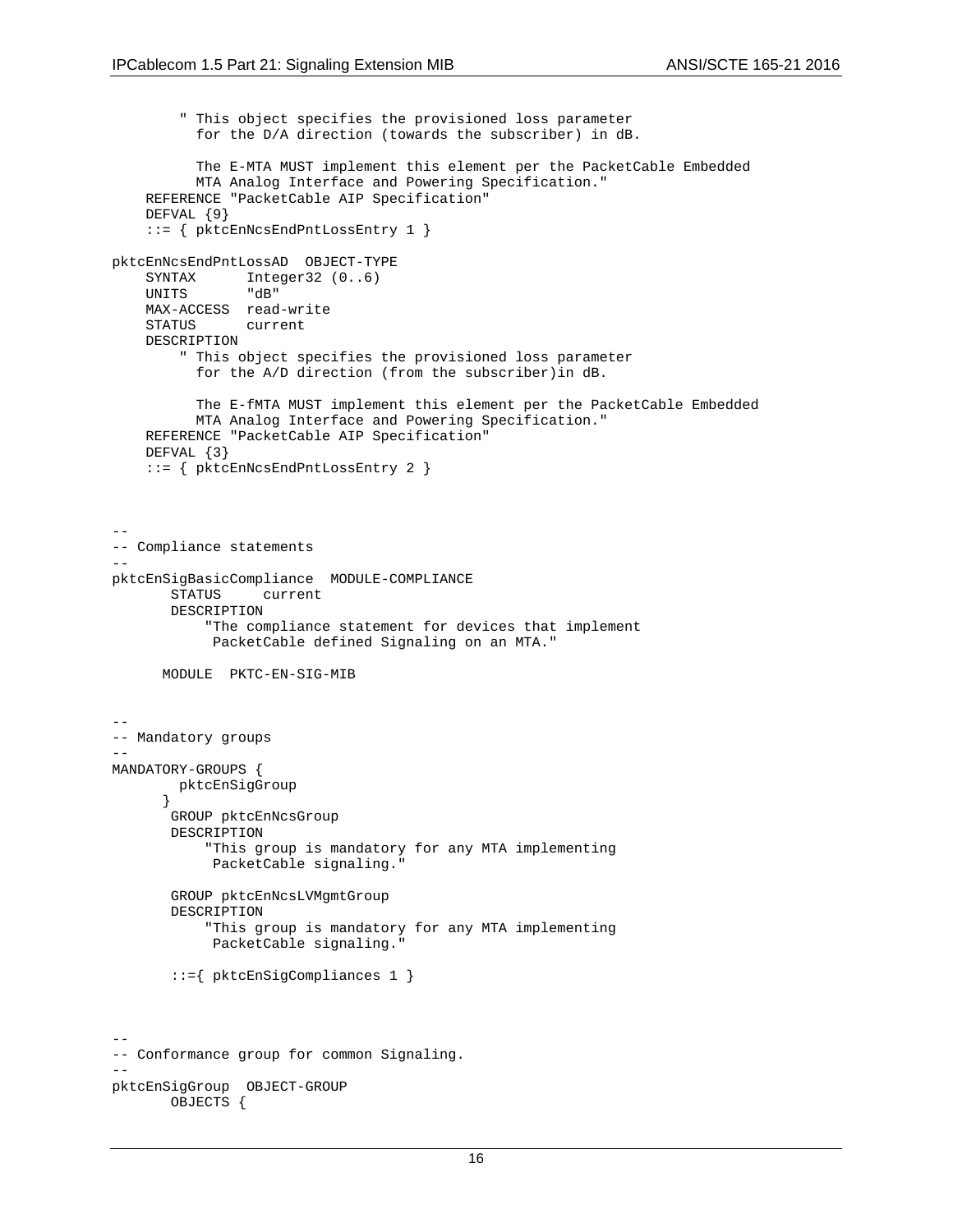```
 pktcEnNcsMinimumDtmfPlayout
 }
        STATUS current
        DESCRIPTION
            "Enhanced group of objects for the common portion of the
             PacketCable Signaling MIB."
       ::= { pktcEnSigGroups 1 } 
--
-- Conformance group for NCS Signaling. 
--
pktcEnNcsGroup OBJECT-GROUP
        OBJECTS {
         pktcEnNcsEndPntQuarantineState,
         pktcEnNcsEndPntHookState,
         pktcEnNcsEndPntFaxDetection,
         pktcEnEndPntFgnPotSupport,
         pktcEnEndPntFgnPotDescr,
         pktcEnEndPntClrFgnPotTsts,
         pktcEnEndPntRunFgnPotTsts,
         pktcEnEndPntFgnTestValidity,
         pktcEnEndPntFgnTestResults,
         pktcEnNcsEndPntLossDA, 
         pktcEnNcsEndPntLossAD 
 }
        STATUS current
        DESCRIPTION
            "Enhanced group of objects for the NCS portion of the
             PacketCable Signaling MIB. This is mandatory for
             NCS signaling support."
        ::= { pktcEnSigGroups 2 } 
--
-- Conformance group for Loop Voltage Management
--
pktcEnNcsLVMgmtGroup OBJECT-GROUP
        OBJECTS {
            pktcEnNcsEndPntLVMgmtPolicy,
            pktcEnNcsEndPntLVMgmtResetTimer,
            pktcEnNcsEndPntLVMgmtMaintTimer
 }
        STATUS current
        DESCRIPTION
            "Enhanced group of objects for the loop voltage 
             Management of PacketCable MTAs based on Signaling
             and configured policies."
       ::= { pktcEnSigGroups 3 } 
pktcEnNcsDeprecatedGroup OBJECT-GROUP
        OBJECTS {
            pktcEnNcsEndPntStatusReportCtrl
 }
        STATUS deprecated
        DESCRIPTION
           "This contains a list of deprecated Extension 
            Signaling MIB Objects."
       ::= { pktcEnSigGroups 4 }
```
END